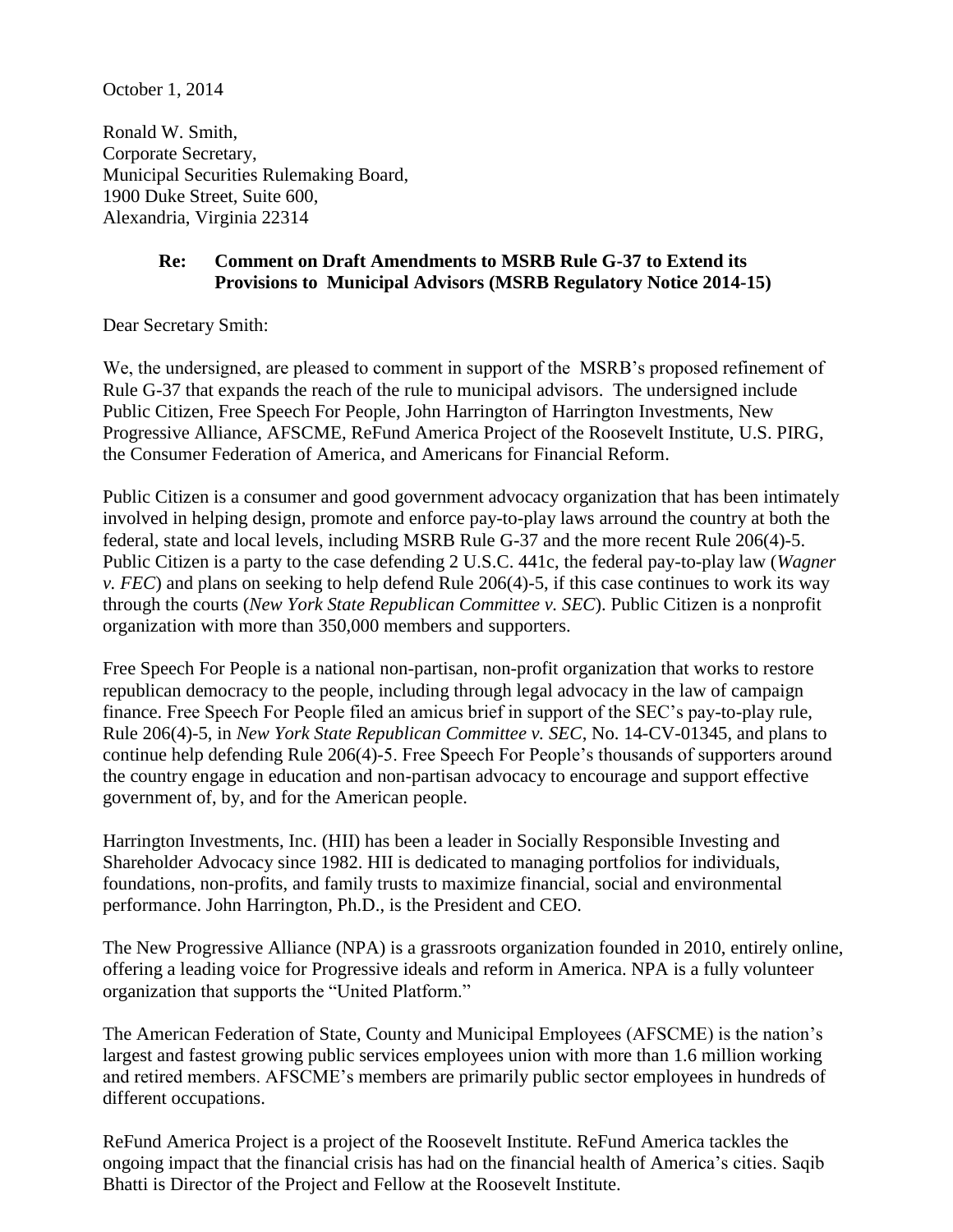U.S. PIRG – Public Interest Research Groups **–** is a federation of independent, state-based, citizenfunded organizations that advocate for the public interest. The organization employs investigative research, media exposés, grassroots organizing, advocacy and litigation. Across the country, state PIRGs employ close to 400 organizers, policy analysts, scientists and attorneys, and are active in 47 states, with a federal lobby office in Washington, D.C.

The Consumer Federation of America (CFA) is an association of non-profit consumer organizations that was established in 1968 to advance the consumer interest through research, advocacy, and education. Today, nearly 300 of these groups participate in the federation and govern it through their representatives on the organization's Board of Directors. CFA is a research, advocacy, education, and service organization.

Americans for Financial Reform (AFR) is a nonpartisan and nonprofit coalition of more than 200 civil rights, consumer, labor, business, investor, faith-based, and civic and community groups. Formed in the wake of the 2008 crisis, AFR is working to lay the foundation for a strong, stable, and ethical financial system.

# **A. The Importance of Rule G-37 in Protecting the Integrity of Securities Markets and Government Contracts**

Generally, Rule G-37 is intended to combat pay-to-play practices. Pay-to-play describes practices where a person makes cash or in-kind political contributions to help finance the election campaigns of state or local officials for the purpose of unduly influencing the award of government contracts.

Pay-to-play scandals are sadly frequent. The Securities and Exchange Commission detailed some of these schemes involving securities markets in a 2010 report.<sup>1</sup> The undersigned have commented extensively on pay-to-play schemes in a number of venues and as they apply to a variety of government contracts. For example, in 2012 Public Citizen developed a report on "Pay-to-Play Laws in Government Contracting and the Scandals that Created Them" (*See* Attachment A). This year, Free Speech For People filed an amicus brief in support of the SEC's pay-to-play rule, Rule 206(4)-5, in *New York State Republican Committee v. SEC*, No. 14-CV-01345, and plans to continue help defending Rule 206(4)-5. (See [http://goo.gl/sypdUi\)](http://goo.gl/sypdUi).

The potential for corruption in the interplay between campaign contributions and government contracts flows in both directions: businesses sometimes seek government favor through campaign contributions, and elected officials sometime extract campaign contributions from businesses with the lure of government favors. Without reasonable restrictions curtailing such behavior, pay-to-play can easily serve to undermine the intergity of the contracting process. When contracts involving state and municipal finance can be influenced by campaign contributions instead of what's best for taxpayers – or even raise the suspicion that the contracting process may have been tainted by campaign money – the result can be devastating. Whether valid or not, even the perception of trading campaign contributions for lucrative financial services contracts can undermine the integrity of the government contracting process. These scandals do not just damage the public's confidence in their government; they often end up hurting government officials, endangering otherwise promising careers, and causing the legitimate business community to think twice about engaging in government services.

One of the more effective restrictions against pay-to-play corruption is Rule G-37 of the Securities

 $\overline{\phantom{a}}$ 

 $^1$  SEC release, "Political Contributions by Certain Investment Advisors", (2010), available at: <http://www.sec.gov/rules/final/2010/ia-3043.pdf>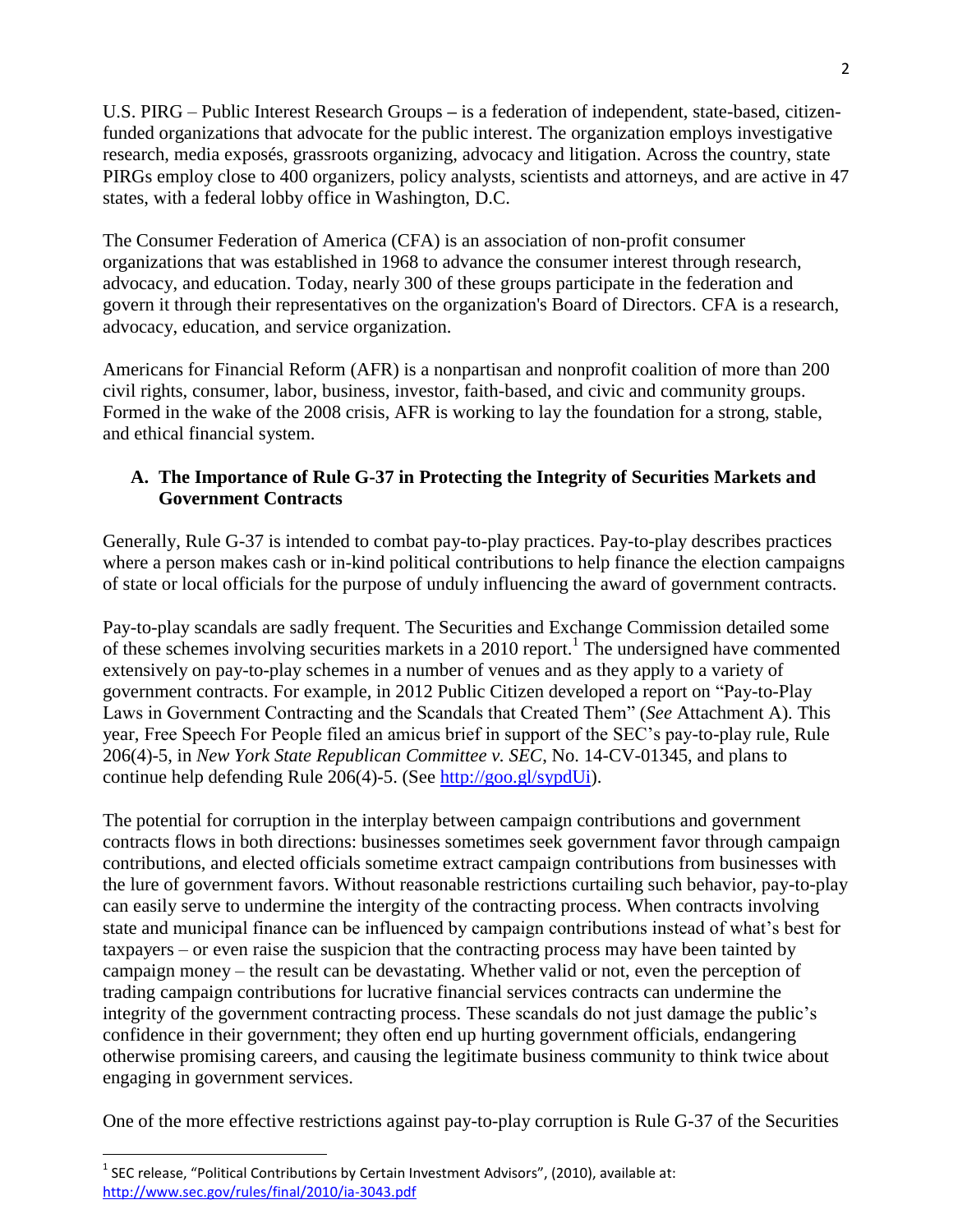and Exchange Commission, developed by its pragmatic former Chairman Arthur Levitt. This strong rule restricts campaign contributions from brokers to bond issuers for two years prior to contract negotiations through completion of the contract. Importantly, Rule G-37 also imposes a special reporting requirement on brokers so that the rule can be easily monitored and enforced.

When the SEC approved Rule G-37 in 1994, the agency explained it would "address the real as well as perceived abuses resulting from 'pay to play' practices in the municipal securities market."<sup>2</sup> The current Rule G-37 prohibits municipal finance professionals and dealers from soliciting or coordinating contributions to a government official with influence over selecting municipal securities dealers where the dealer is seeking to win that municipal securities business, except for a *de minimis* contribution to candidates in one's own district. This prohibition extends to dealer contributions to a political party in the state. The rule contains an an anti-circumvention provision prohibiting direct or indirect contributions. To help with surveillance, the rule requires public disclosure of contributions and municipal securities business which is available on the MSRB Electronic Municipal Market Access (EMMA) website.

The MSRB authority to initiate needed reforms is well grounded in law. Congress authorized the SEC and its subordinates such as the MSRB to adopt prophylactic measures as provided in the Investment Advisors Act of 1940.<sup>3</sup> In *Blount v. SEC*, the court concluded that Rule G-37 was closely drawn by affecting relations only between two potential parties where undue influence peddling could pose a problem: "the underwriters and their municipal finance employees on the one hand, and officials who might influence the award of negotiated municipal bond underwriting contracts on the other."<sup>4</sup>

The undersigned applaud the proposed improvements to the MSRB's rule that expand the contribution restrictions to municipal advisors. By recognizing that municipal advisors play a key role in the selection of underwriting and other municipal funding decisions, the MSRB's expansion of the scope of the rule will help promote the integrity of the contracting process. This will serve to reduce costs to taxpayers as decisions by elected officials will be less prone to the vicissitudes of election campaign finance.

# **B. Grounds for Expanding Coverage of Rule G-37**

The Dodd-Frank Wall Street Reform and Consumer Protection Act of 2010 expanded the scope of the Securities and Exchange Act of 1934 by calling upon the SEC to regulate municipal advisors from participating in fraudulent or manipulative business dealings. The proposed rule changes conform to the law's requirements.

There is a great deal of evidence that financial advisors often make use of the pay-to-play system in an effort to fraudulently win financial investment contracts. Advisors played a key role in fraudulently manipulating the awarding of contracts in connection to the New York State Common Retirement Fund. $5$  The SEC has taken enforcement actions against the former treasurer of Connecticut for fraudulently awarding investment contracts to private equity fund managers in

 $\overline{\phantom{a}}$ 

<sup>5</sup> New York Attorney General Eric Schneiderman, "Former Controller Alan Hevesi Sentenced to Up to Four Years in Prison for Role in Pay-to-Play Pension Fund Kickback Scheme," (April 15, 2011), available at: [http://www.ag.ny.gov/press-release/former-comptroller-alan-hevesi-sentenced-four-years-prison-role-pay-play](http://www.ag.ny.gov/press-release/former-comptroller-alan-hevesi-sentenced-four-years-prison-role-pay-play-pension-fund)[pension-fund](http://www.ag.ny.gov/press-release/former-comptroller-alan-hevesi-sentenced-four-years-prison-role-pay-play-pension-fund)

<sup>2</sup> *See* MSRB, "SEC Rule G-37 Approval Order" at 17624.

 $3$  15 U.S.C. 80b-6(1).

<sup>&</sup>lt;sup>4</sup> Blount v SEC, 61 F.3d 938 (1995), available at: <u>http://caselaw.findlaw.com/us-dc-circuit/1320521.html</u>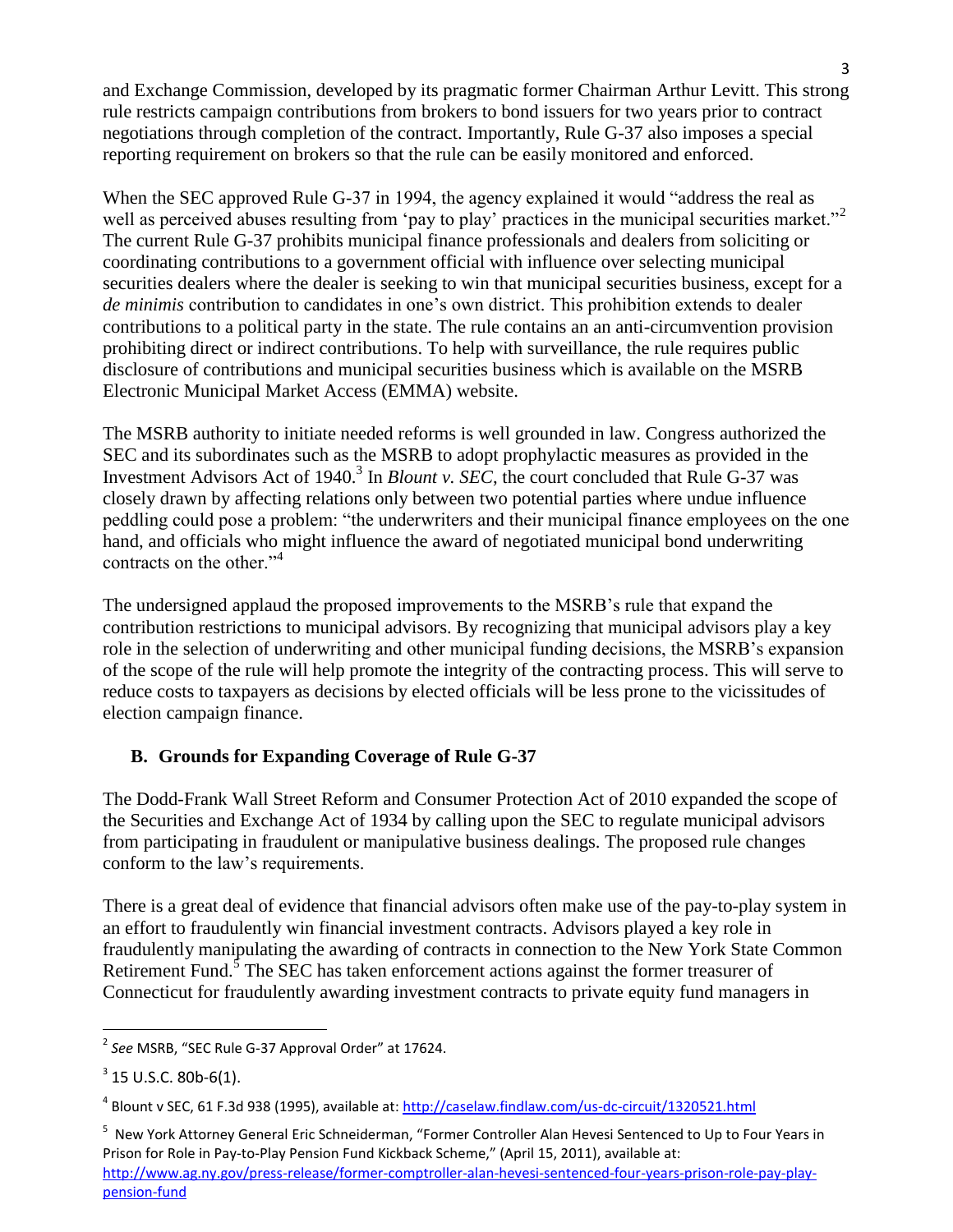exchange for campaign contributions and other payments, and noted similar cases prosecuted by state authorities in New Mexico, Illinois, Ohio and Florida.<sup>6</sup> These cases, and others, are why the Dodd-Frank law expanded coverage to include municipal advisors.

Furthermore, expanding the scope of the pay-to-play rule to capture municipal advisors also brings Rule G-37 in line with recent changes to Rule 206(4)-5 of the Investment Advisors Act. Originating out of the pension fund scandals in New York, Rule 206(4)-5 prevents investment advisors from seeking to influence government officials' awards of financial management advisory contracts through political contributions by prohibiting them from providing advisory services for compensation to government clients for two years after the advisor or certain of its executives or employees ("covered associates") make a contribution to a candidate or public official of a government entity who is or will be in a position to influence the award of advisory business. Establishing a comparable scope in the reach of Rule G-37 will standardize the regulatory regime over financial services, helping to reduce confusion within the financial services sector.

Similar to investment advisors, municipal advisors are conventionally considered consultants who advise state and local governments on bond issuance, use of derivatives and other related financial matters. The Exchange Act defines the term "municipal advisor" to mean a private sector agent that: (1) provides advice to or on behalf of a municipal entity with respect to municipal financial products; or (2) undertakes a solicitation of a municipal entity.<sup>7</sup> The definition of municipal advisor includes financial advisors, guaranteed investment contract brokers, third-party marketers, placement agents, solicitors, finders, and swap advisors that provide municipal advisory services.<sup>8</sup>

Until the 2010 approval of the Dodd-Frank Wall Street Reform Act, municipal advisors were essentially unregulated. They were not required to register with the SEC. Section 975 of Dodd-Frank now requires municipal advisors to register.<sup>9</sup> As of 2013, the SEC reported there were 1,130 registered municipal advisors.<sup>10</sup> Those who have registered can be viewed at the SEC web page.<sup>11</sup> We note that municipal dealers commonly serve also as municipal advisors. Alone, this argues for the new G-37 refinement to address the obvious conflict that a municipal advisor who is also a dealer may face in its recommendations. The registration form includes useful information about the integrity of the firms under the section entitled "Disciplinary Information." For example, JP Morgan Securities, one of the larger municipal dealers and advisors, answers "yes" to whether it has been charged with a felony or has made false statements to the SEC.<sup>12</sup>

## **C. Suggestions for Further Improvement Beyond the Proposed Rule Changes**

We have reviewed the proposed language that expands the contribution restrictionss and disclosure requirements that now apply to municipal securities dealers to include municipal securities advisors and find it generally sound.

 $\overline{a}$ 

<sup>6</sup> *See* 75 Fed. Reg. at 41,020.

<sup>7</sup> *See* 15 U.S.C. 78o-4(e)(4)(A).

<sup>8</sup> *See* 15 U.S.C. 78o-4(e)(4)(B).

<sup>&</sup>lt;sup>9</sup> See SEC, "Registration of Municipal Advisors: Frequently Asked Questions," (May 19, 2014), available at: <http://www.sec.gov/info/municipal/mun-advisors-faqs.pdf>

<sup>10</sup> *See* SEC, "Registration of Municipal Advisors: Final Rule," available at: [http://www.sec.gov/rules/final/2013/34-](http://www.sec.gov/rules/final/2013/34-70462.pdf) [70462.pdf](http://www.sec.gov/rules/final/2013/34-70462.pdf)

<sup>&</sup>lt;sup>11</sup> SEC web page is available at:<https://tts.sec.gov/MATR/index.html>

<sup>&</sup>lt;sup>12</sup> See registration statement for JP Morgan Securities, available at:<https://tts.sec.gov/MATR/matr-00000618.html>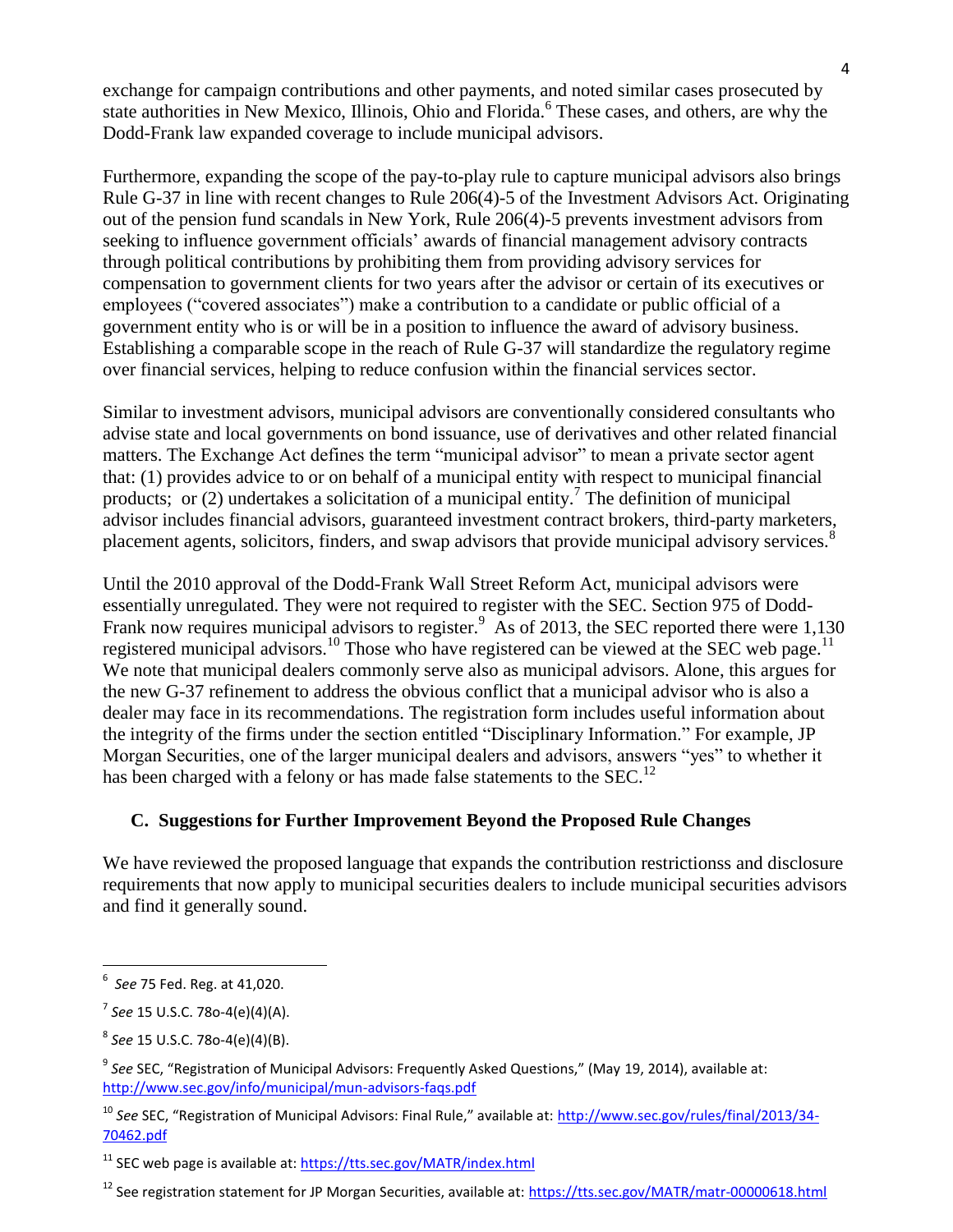Specifically, we welcome the expanded definition of municipal officials. Under the current rule, the term "official of an issuer" is restricted to any person who, at the time of the contribution, was an incumbent, candidate or successful candidate: (i) for elective office of the issuer which office is directly or indirectly responsible for, or can influence the outcome of, the hiring of a dealer for municipal securities business by the issuer; or (ii) for any elective office of a state or of any political subdivision, which office has authority to appoint any person who is directly or indirectly responsible for, or can influence the outcome of, the hiring of a dealer for municipal securities business by an issuer. The proposed draft refines Rule G-37 by replacing the term "official of an issuer" with the new defined term "official of a municipal entity," which takes into account the possibility that an official may have the ability to influence the selection of a dealer but not a municipal advisor, or vice versa. We heartily endorse this improvement.

# **1. Artifical Distinction Between Dealers and Advisors Within the Same Firm**

However, we take exception to the draft rule under  $(b)(i)$  as it applies to firms that offer both advisory and dealer services. In Question 12 of the rulemaking proposal, the MSRB asks: "Are the contributions that would not result in a ban on municipal securities business or municipal advisory business under the draft amendments appropriate in light of the expanded scope of persons from whom a contribution may trigger a ban?"

The proposed rule permits contributions from securities dealers to public officials that only have influence over the selection of securities advisory services at the same firm. It also permits contributons from securities advisors to officials that only have influence over the selection of securities dealers at the firm. (Only where the official has influence over both services is a dealeradvisory firm barred from making contributions and securing business.) This simply invites firms to create legal fictions for contribitons between its dealer and advisory services, which would be nearly impossible to monitor. It would be extremely difficult to ensure that the contributions of one division at a firm were not known to the marketing agents at another division of the firm. Likewise, it defies reason to believe a public official might not solicit contributions from one division of a firm even though decisions by the official could only benefit another division of the same firm.

Moreover, allowing an artifical distinction between dealers and advisors of a single firm provides a distinct and unfair advantage to large financial services firms over smaller firms. Smaller firms that specialize exclusively in either advisory or dealer services that are prohibited from making campaign contributions will be disadvantaged when they compete against larger firms that offer both dealer and advisory services that make political contributions to the same officials. We ask that the draft rule be amended to prohibit any contribution from a dealer-advisory firm to an official with either dealer or advisory selection influence.

# **2. Problem of PAC Contributions from Large Banks and Diverse Firms**

In the same vein, we are concerned with political giving by large firms where the municipal securities business is but one of numerous distinct businesses. Major firms including large banks have entered the municipal finance underwriting business in the last two decades. The MSRB allows these large banks to make contributons via political action committees (PACs) to the very individuals that the MSRB otherwise bars a firm's municipal finance subsidiary from making. This permission derives from the MSRB existing and proposed rule regarding the definition of "control," as described in (b)(i).

The following example illustrates the deficiency with such "control" language. A filing by JP Morgan Securities on the MSRB EMMA website shows that the firm peformed underwriting services for the Delaware River Authority in 2013. In answer to the question about whether it made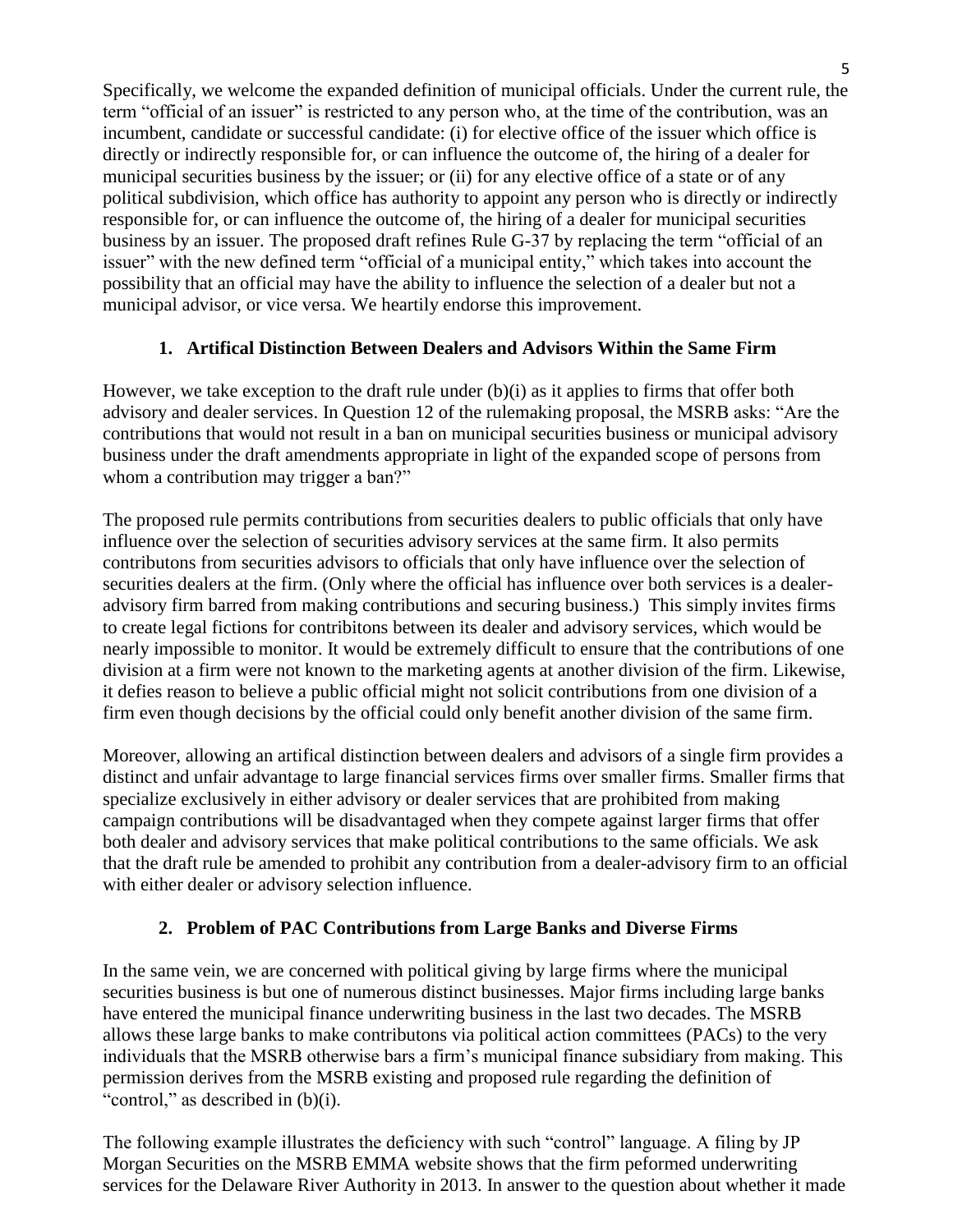political contributions to any municipal finance official related to this service, JP Morgan Services reports "none."<sup>13</sup> At the same time, the JP Morgan PAC filing at the Federal Election Commission  $(FEC)$  shows a contribution to State Treasurer Chipman Flowers in 2013.<sup>14</sup> Further research shows that JP Morgan officials helped Flowers with his campaign.<sup>15</sup> (We note that JP Morgan faced a fine for using consultants to obtain municipal business in the past.<sup>16</sup>)

Presumably, the JP Morgan PAC feels justified in making the contributions because the firm determines that the PAC contributions are not "controlled" by the securities affiliate, JP Morgan Securities. However, such a determination is made out of the public eye. The Federal Election Commission does not require PACs to disclose internal decisionmaking processes nor to explain how contributions are directed. Consequently, it is not possible for the public to understand how these decisions are made. Further, it is not clear how the Rule G-37 enforcement agency (FINRA) would determine whether or not JP Morgan Securities exercised control over the PAC contributions, as it requires no filings.

MSRB provides limited guidance on the anti-circumvention rule that prohibits evasion or the use of conduits.<sup>17</sup> Firms must erect "information barriers" to guard against a securities underwriter signalling those making contribution decisions about worthy beneficiaries.<sup>18</sup> We find such guidance insufficient. Political contribution decisionmakers at a firm such as JP Morgan with prodigeous municipal securities business need not be told by any front-line securities underwriters that a contribution to the Delaware Treasurer might be helpful in landing business at the Delaware River Authority. The same is true for the dozens of other contributions that the JP Morgan PAC makes and associated underwritings that its securities affiliate secure. Short of the use of subpoenas, we believe that the current disclosure and reporting apparatus does not provide the appropriate deterrent to prevent evasion. We discuss remedies below.

l

<sup>&</sup>lt;sup>13</sup> EMMA website, available at: <u>http://emma.msrb.org/FileHandler.ashx?fileId=ER978160</u>

 $14$  JP Morgan & Chase Company, "Political Action Committee 2013 Activities Report," available at: [http://www.jpmorganchase.com/corporate/About-JPMC/document/Political-Activities-Statement-revision-](http://www.jpmorganchase.com/corporate/About-JPMC/document/Political-Activities-Statement-revision-March2014.pdf)[March2014.pdf](http://www.jpmorganchase.com/corporate/About-JPMC/document/Political-Activities-Statement-revision-March2014.pdf)

<sup>&</sup>lt;sup>15</sup> Don Mell was a Delaware lobbyist for JPMorgan Chase who was on the host committee for a Flowers fundraiser in Washington. Jonathan Starkey, "Flowers Banking on Own Wallet," *The News Journal* (Feb. 26, 2014), available at: <http://www.delawareonline.com/story/news/politics/2014/02/26/flowers-banking-on-own-wallet/5853919/>

 $16$  FINRA fines JP Morgan in case stemming from 2007 for using consultants to get municipal business, available at: <http://disciplinaryactions.finra.org/viewdocument.aspx?DocNB=12761>

 $17$  MSRB guidance expands on this. Rule G-37(d) provides that: "No broker, dealer or municipal securities dealer or any municipal finance professional of the broker, dealer or municipal securities dealer shall, directly or indirectly, through or by any other person or means, do any act which would result in a violation of sections (b) or (c) of this rule."

While Rule G-37 was adopted to deal specifically with contributions made to officials of issuers by dealers and municipal finance professionals, and political action committees ("PACs") controlled by dealers or MFPs, this section of the rule also prohibits MFPs and dealers from using conduits—such as, but not limited to parties, PACs, affiliates, consultants, lawyers or spouses—to contribute indirectly to an issuer official if such MFP or dealer can not give directly to the issuer without triggering the ban on business. *See* MSRB, "Questions Concerning Contributions and Prohibitions on Municipal Securities Business," available at: [http://www.msrb.org/Rules-and-Interpretations/MSRB-](http://www.msrb.org/Rules-and-Interpretations/MSRB-Rules/General/Rule-G37-Frequently-Asked-Questions.aspx)[Rules/General/Rule-G37-Frequently-Asked-Questions.aspx](http://www.msrb.org/Rules-and-Interpretations/MSRB-Rules/General/Rule-G37-Frequently-Asked-Questions.aspx)

<sup>&</sup>lt;sup>18</sup> MSRB Notice 2010-57, "Reminder: Interpretation of Dealer-Controlled PACs Under Rule G-37" (Dec. 17, 2010) available at:<http://www.msrb.org/Rules-and-Interpretations/Regulatory-Notices/2010/2010-57.aspx>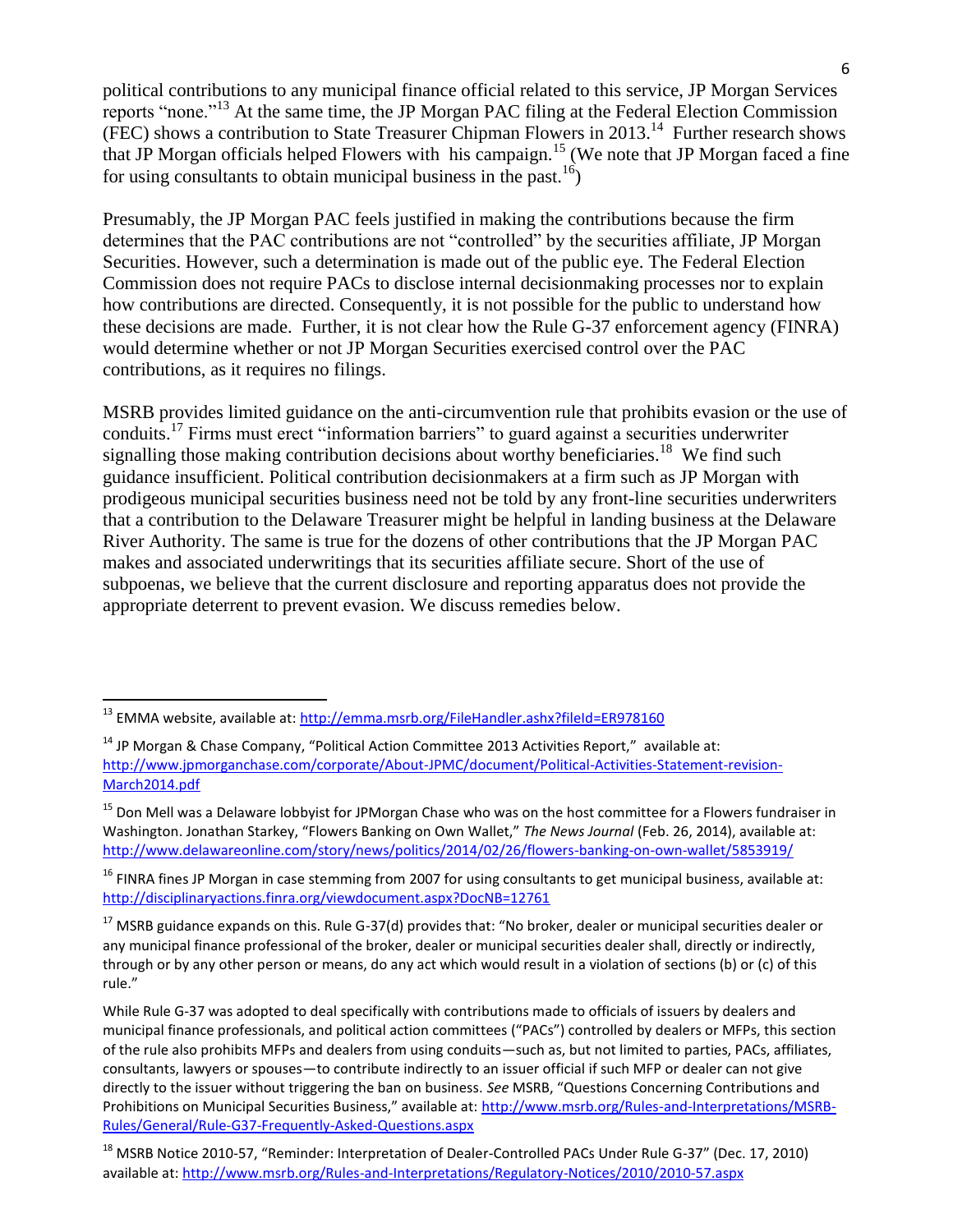#### **3. Need for Comprehensive Disclosure Requirements**

The MSRB asks in its request for comment: "8) Are the recordkeeping and disclosure requirements that apply to dealers in existing Rule G-37 and the analogous draft requirements that would apply to municipal advisors appropriately tailored to obtain and make publicly available information that is relevant for the purposes of Rule G-37?"

At the very least, we recommend that MSRB require that firms disclose all political contributions made by any affiliate on its EMMA website. In the case of large firms with associated political action committees, we ask that the EMMA filing require that the firm publish its PAC contributions. Further, we ask that the contributions be itemized in a column adjacent to relevant underwritings. In the specific case referenced above concerning the Delaware River Authority and the JPM PAC, the column would then list contributions to any Delaware candidate running for an office with authority over awarding a contract to JP Morgan. None of this information would require any confidential or new information not already provided in some other public platform. The clerical work of cross-referencing would be minimal.

Ideally, Rule G-37 will eventually be reformed to prohibit such contributions altogether. Given this guidance and the MSRB's welcome intent of detering evasion, we urge that "associated with" replace "controlled by" in the rule text. Such contributions either constitute or create the appearance of a conflict of interest or undue influence peddling. We believe such a prohibition would be welcome by the securities underwriting industry more broadly, as those not affiliated with a large bank or large firm are currently disadvantaged by the current exemptions to the contribution restrictions.

## **D. Conclusion: Proposed Changes to Rule G-37 Are Both Constructive and Appropriate, But Could Be Strengthened Even Further**

We welcome the improvements proposed in this rulemaking, which will appropriately expand the scope of Rule G-37 to include municipal advisors. We also encourage the MSRB to treat securities dealers and municipal advisors of a firm as a single entity with a common interest for purposes of reining in pay-to-play practices, and to provide greater balance between large banks and other large businesses that offer multiple services with smaller firms that focus just on single covered activities within the municipal bond business. At the very least, we urge the MSRB to expand its disclosure requirements so that we may monitor whether indeed improper influence peddling is occuring through campaign contributions from those associated with the large financial services firms.

For questions, please contact Dr. Craig Holman, Government Affairs Lobbyist for Public Citizen's Congress Watch, at [cholman@citizen.org,](mailto:cholman@citizen.org) or Bartlett Naylor, Financial Policy Advocate for Public Citizen's Congress Watch, at [Bnaylor@citizen.org.](mailto:Bnaylor@citizen.org)

Thank you for the opportunity to comment.

Undersigned:

Public Citizen Bartlett Naylor, Financial Policy Advocate Craig Holman, Government Affairs Lobbyist 215 Pennsylvania Avenue, SE Washington, D.C. 20003 202-546-4996

Free Speech for People Ron Fein, Legal Director 634 Commonwealth Ave. #209 Newton, MA 02459 617-244-0234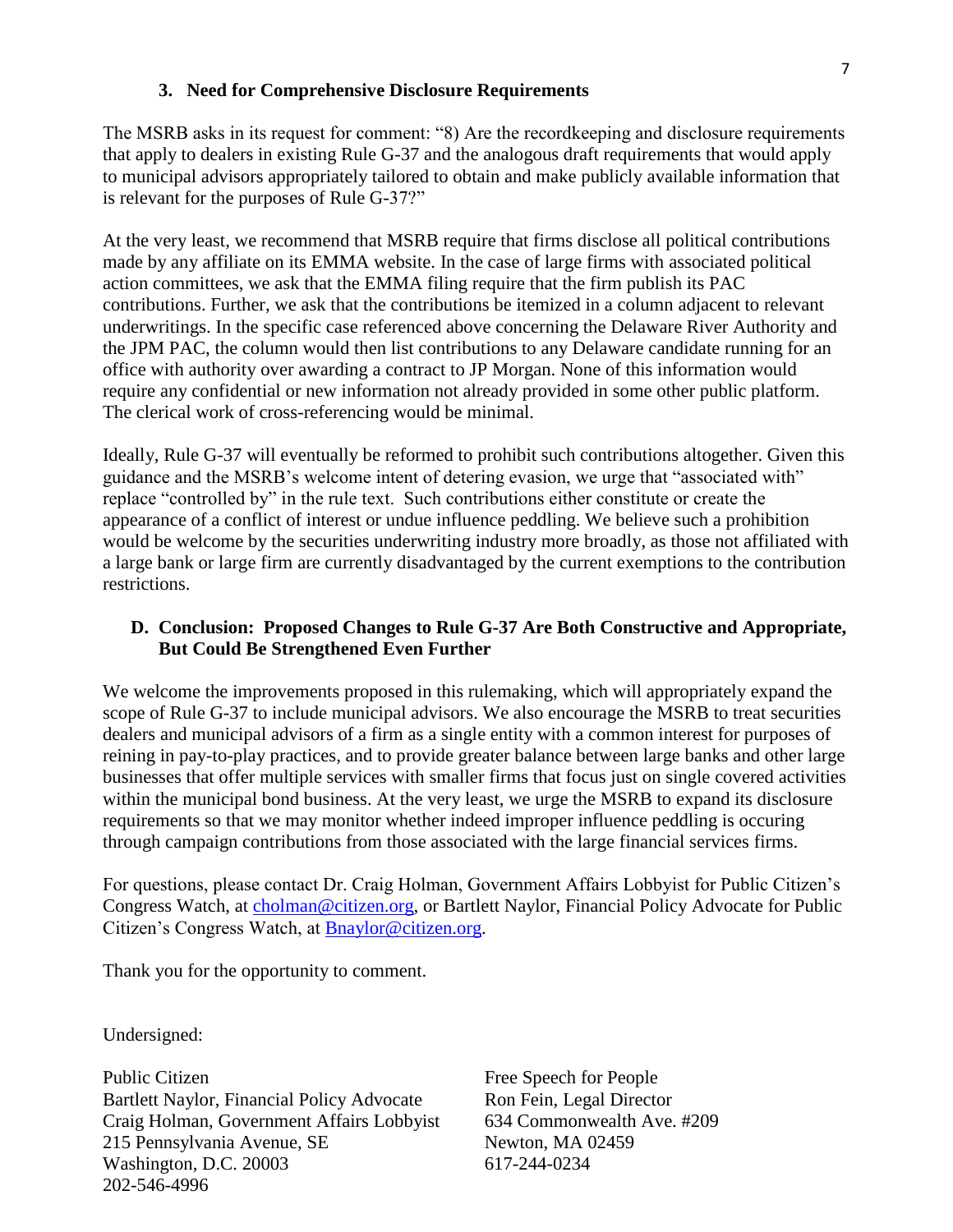John Harrington, President Harrington Investments, Inc. 1001 2nd Street Suite 325 Napa, CA 94559

American Federation of State, County and Municipal Employees (AFSCME) 1625 L Street, NW Washington, D.C. 20036 202-429-1000

U.S. PIRG 294 Washington Street, Suite 500 Boston, MA 02108 617-747-4370

Americans for Financial Reform 1629 K Street, NW Washington, D.C. 20006 202-466-1885

New Progressive Alliance <http://www.newprogs.org/>

ReFund America Project at the Roosevelt Institute 570 Lexington Avenue New York, NY 10022 (312) 860-9917

Consumer Federation of America 1620 I Street, NW - Suite 200 Washington, DC 20006 202-387-6121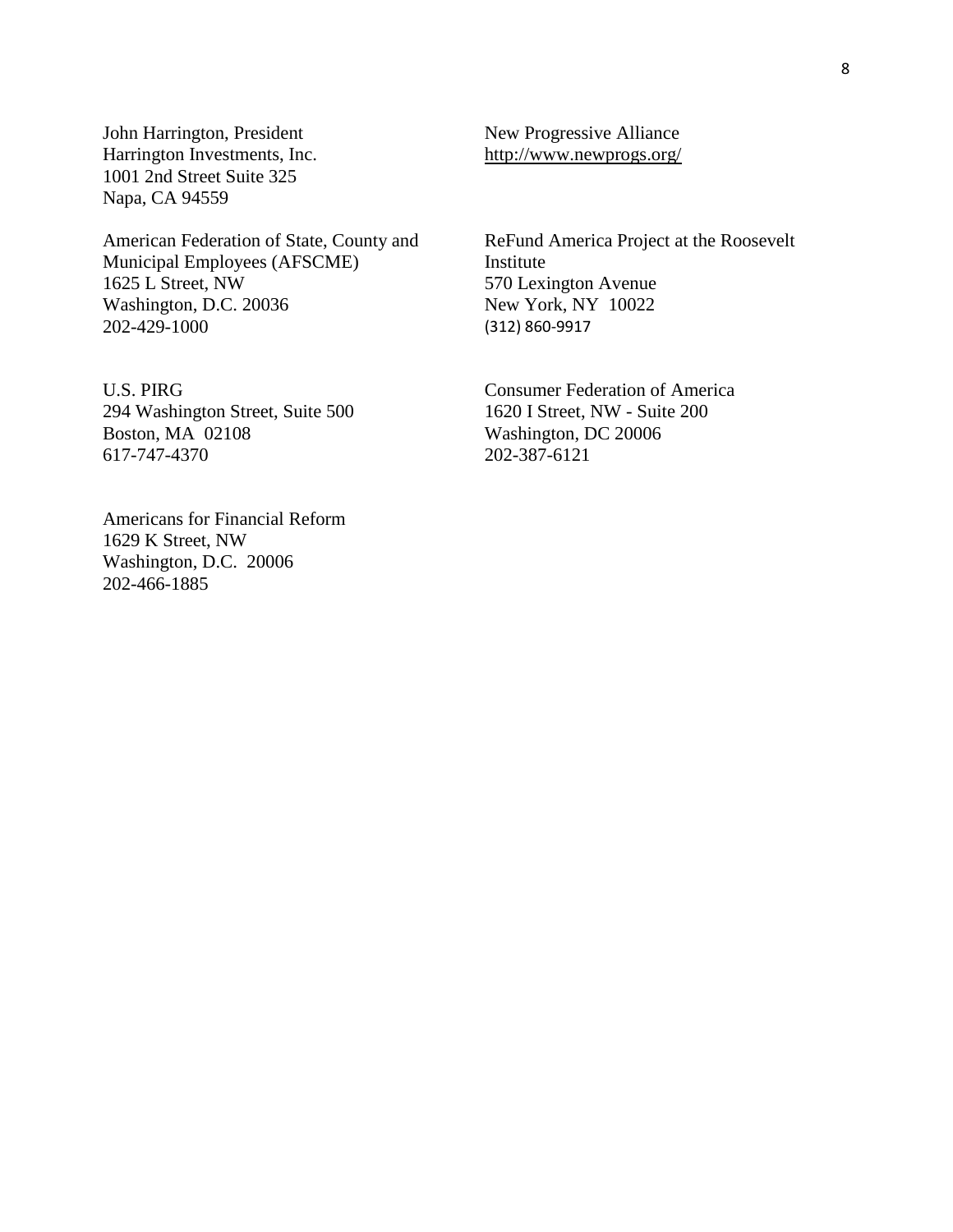#### **Attachment A**

#### **MEMORANDUM**

#### June 26, 2012

# **RE: Pay-to-Play Laws in Government Contracting and the Scandals that Created Them**

### **FROM: Craig Holman, Ph.D., government affairs lobbyist; and Michael Lewis, researcher; Public Citizen**

#### *Introduction*

 $\overline{\phantom{a}}$ 

Pay-to-play is the all-too-common practice of an individual or business entity making campaign contributions to a public official with the hope of gaining a lucrative government contract. Usually, though not always, pay-to-play abuses do not take the form of outright bribery for a government contract. Rather, pay-to-play more often involves an individual or business entity buying access for consideration of a government contract.

Throughout federal, state and local jurisdictions, it is widely believed that making campaign contributions to those responsible for issuing government contracts is a key factor in influencing who wins those contracts. In many jurisdictions across the nation, there is considerable evidence substantiating that a pay-to-play culture exists in the government contracting process. Actual sting operations have recorded such exchanges of contracts to campaign contributors, for example, by former Governors Rod Blagojevich in Illinois and John Rowland in Connecticut. Just as tellingly, strong correlations between campaign contributors and those who were awarded government contracts under the local administrations of former Mayors Jeremy Harris in Honolulu and John Street in Philadelphia have led to corruption investigations and convictions. The Securities and Exchange Commission (SEC) has documented numerous cases of individual investment managers orchestrating campaign contributions in exchange for lucrative contracts to manage hedge funds or pension funds. And, of course, surveys of businesses have shown that many contractors believe they must pay to play and that publics frequently perceive such a corrupt culture in government contracting.

Following several high profile scandals and numerous convictions, the movement to prevent corruption and promote transparency in government contracting continues to hold momentum. A 2010 article by *Think New Mexico* on pay-to-play laws in the states said: "Perhaps the most compelling reason to implement the reforms is the difference they have begun to make in the political cultures of other states."<sup>19</sup> Former U.S. Attorney Christopher Christie (now New Jersey governor) described the situation of campaign contributors routinely winning government contracts in New Jersey, which led to the state's pay-to-play law: "Contracts are being given for work that isn't needed. Or second, contracts are given to people who aren't qualified to do the job, so the job isn't done right and they have to come back and do the work again."<sup>2</sup> And these laws have fairly consistently been upheld by the courts, starting with the 1995 *Blount v. SEC* decision and more recently in the 2010 *Green Party of Connecticut v. Garfield* decision.

<sup>19</sup> Nathan, Fred, "Restoring Trust: Banning Political Contributions from Contractors and Lobbyists," *Think New Mexico* (Fall 2009), 7.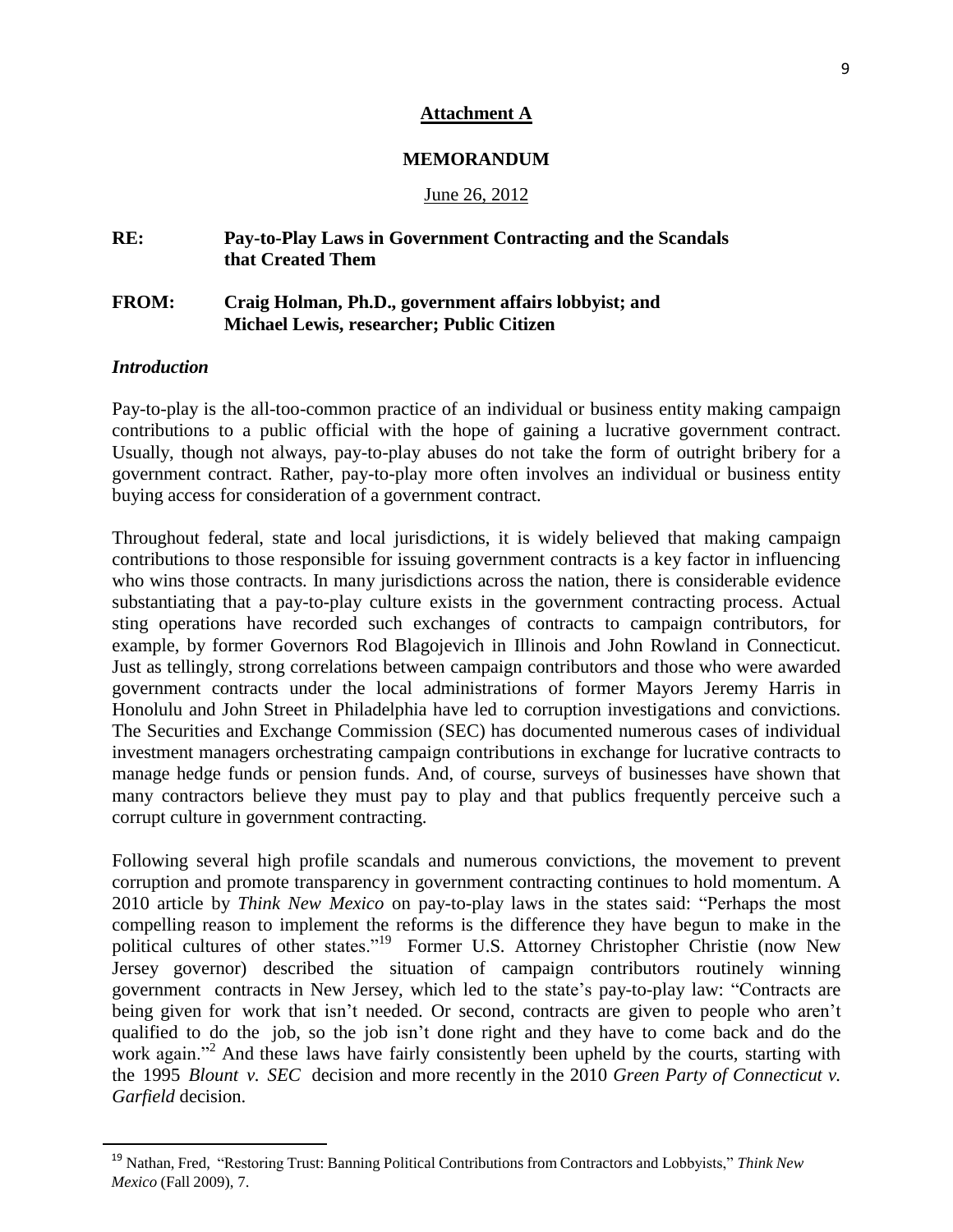The federal government, the Municipal Securities Rulemaking Board and the Securities and Exchange Commission, 15 states and dozens of localities have implemented pay-to-play laws, rules or ordinances that restrict campaign contributions from government contractors. These include federal statute 2 U.S.C. 441c, MSRB Rule G-37, California, Connecticut, Hawaii, Illinois, Indiana, Kentucky, Louisiana, Nebraska, New Jersey, New Mexico, Ohio, South Carolina, Vermont, Virginia, West Virginia, and several dozen localities ranging from Los Angeles and San Francisco (CA), Philadelphia (PA), Newark (NJ), to New York City (NY). Many other states and localities have established special disclosure requirements for government contractors. (For a description of key components of these pay-to-play laws, *see* Appendix B: "pay-to-play Restrictions on Campaign Contributions from Government Contractors, 2012").

This memorandum outlines the nature of the federal and state pay-to-play laws that affect campaign contributions from government contractors and documents the scandals and corruption that gave rise to these government contracting reforms. Though each law is somewhat unique in scope and in their restrictions, most of these pay-to-play laws define "government contractors" to include both business entities as well as individuals who receive contracts with the federal, state or local governments. Many of the reforms were in response to large campaign contribution scandals associated with a business entity, but many other pay-to-play reforms were prompted by even relatively small contributions from individuals seeking favoritism in the contracting process or by coordinated giving of individuals affiliated with the contracting entities. What this case record demonstrates is that the awarding of government contracts can, and has been, influenced by campaign contributions, large and small, from business entities as well as from individuals seeking contracts.

## *Case Studies*

# *2 U.S.C. 441c – Ban on Campaign Contributions from Federal Contractors*

In 1939, New Mexico Senator Carl Hatch introduced "An Act to Prevent Pernicious Political Activities," today known as the Hatch Act, to ensure a professional civil service, preserve respect for government, and protect government employees from being coerced into political activity.<sup>3</sup> The 1940 amendments to Hatch Acts provided a series of restrictions on campaign contributions from federal workers, amended in  $1948^4$  and again in 1971.

While the United States had a long history of political machines and a spoils systems, the Works Progress Administration (WPA) of the New Deal sparked immense corruption allegations. Despite President Roosevelt's insistence that "we cannot hurt our enemies or help our friends… we have to treat them all alike... in carrying out this work,"<sup>5</sup> proponents of the Hatch Act cited abuses by New Deal administration officials, via government workers and their ability to procure contracts, in their defense of the act. Senator Hatch claimed that "destitute women on sewing projects … [had] to disgorge" part of their wages as political tribute and that some WPA workers deposited \$3-\$5 of their \$30/month pay under the "Democratic donkey paperweight on the supervisor's desk."<sup>6</sup> In debating the Hatch Act, a U.S. Representative said: "I am for [the Act] because I sincerely believe that it is restoring to millions of WPA workers who have been

*Pennsylvania Journal of Labor and Employment Law* (Winter 2005).

<sup>2</sup> "Officials' Crimes Cost N.J., Taxpayers," *Trenton Times* (Aug. 19, 2003).

<sup>3</sup> Bloch, Scott, "The Judgment of History: Faction, Political Machines, and the Hatch Act," *University of*

 $4$  18 U.S.C. § 611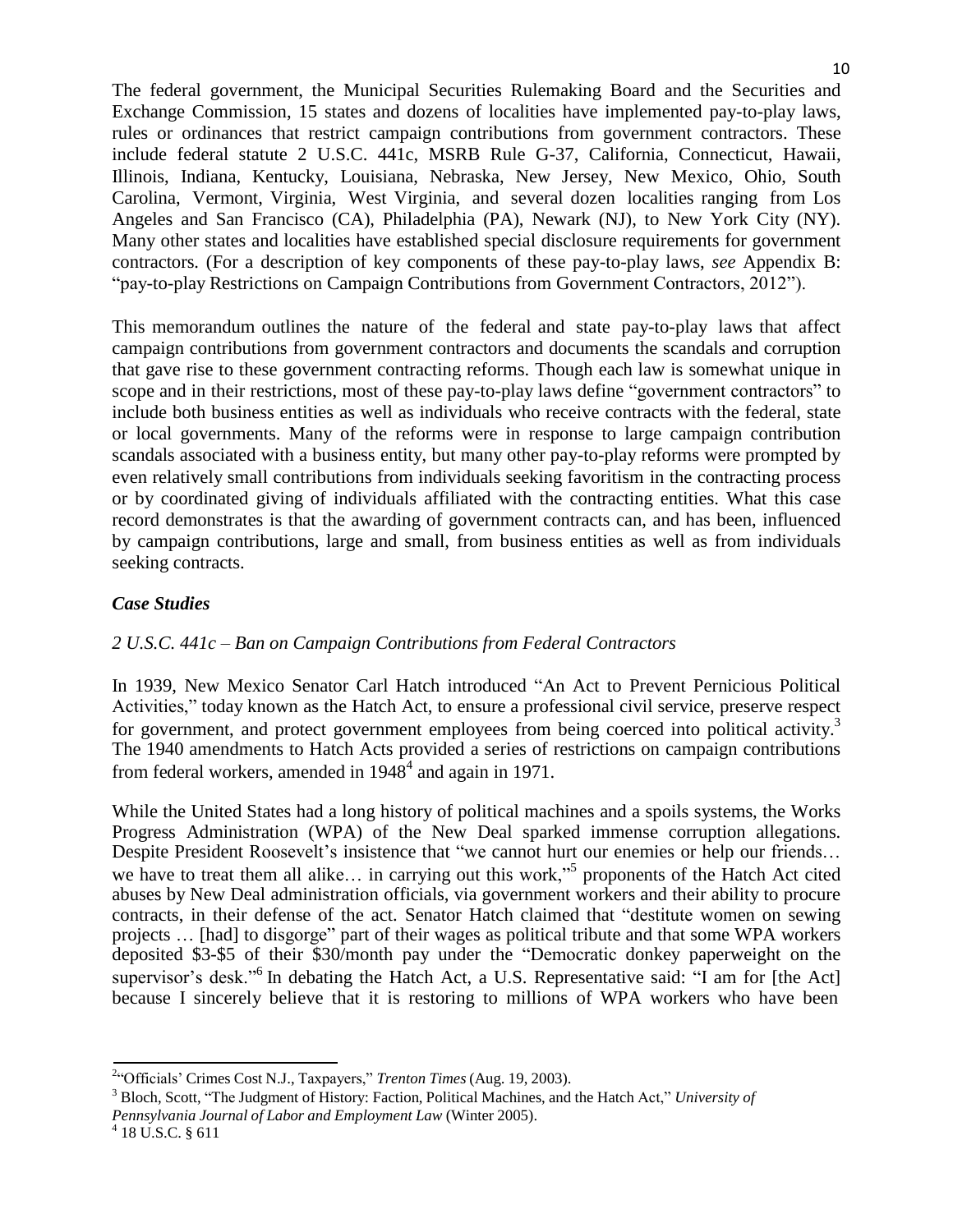coerced and abused in recent years their rights as American citizens."<sup>7</sup> Another Congressman stated: "What is going to destroy this Nation, if it is destroyed, is political corruption, based upon traffic in jobs and in contracts, by political parties and factions in power.<sup>8</sup>

During this time, allegations arose of the "Democratic Campaign Book" scandal, in which federal contractors were "required" to buy multiple campaign books at inflated prices. In the Hatch Act debate, a Representative said: "[Each contractor was] reminded of the business he had received from the government and the prospect of future favors was dangled before him. He was then shown the Democratic campaign book... and told that he was expected to purchase."<sup>9</sup>

During the debate on the 1940 amendments, several members of Congress attempted to characterize federal contractors as federal employees. Senator Brown said he "would apply the same principle [that partisan political concerns would naturally motivate patronage workers and business entities seeking tax advantages] … to contractors who are doing business with the government of the United States."<sup>10</sup> While Senator Brown's proposal failed, the Judiciary Committee report called for prohibiting "any person or firm entering into a contract with the United States… or performing any work or services for the United States… if payment is to be made in whole or part from funds appropriated by Congress… to make such contribution to a political party, committee or candidate for public office or to any person for any political purpose or use. $i<sup>11</sup>$  That provision became the predecessor of the provision restricting campaign contributions from federal contractors under the 1971 Federal Election Campaign Act law.

Following the financial scandals of the Nixon Administration, campaign contributions and expenditures by all entities were strictly regulated under the Federal Election Campaign Act of 1971 (FECA), and as subsequently amended. These limits were subjected to rigorous constitutional scrutiny by the Supreme Court in *Buckley v. Valeo*. The Court upheld the FECA's limits on contributions, but overturned its expenditure limits as unconstitutional infringements on First Amendment speech.

The constitutional defects in the 1974 FECA were corrected in the Act's 1976 amendments, which also transferred nine criminal statutes dealing with campaign financing from the criminal code (former 18 U.S.C. §§ 608 and 610-617) to the FECA, including the prohibition on contributions and expenditures by government contractors to any party, committee or candidate in federal elections. $^{12}$ 

<sup>5</sup> Leupold, Robert, "The Kentucky WPA: Relief and Politics, May-November 1935," *Filson Club History Quarterly*, Vol. 49, No. 2, (April, 1975).

<sup>6</sup> 84 Cong. Rec. 9598

<sup>&</sup>lt;sup>7</sup> 86 Cong. Rec. 9632

<sup>8</sup> 84 Cong. Rec. 9616

<sup>9</sup> *id*. at 9599

<sup>&</sup>lt;sup>10</sup> 86 Cong. Rec. 2580

 $11$  H.R. Rep., No. 76-3, vol. 3, (June 4, 1940), 12.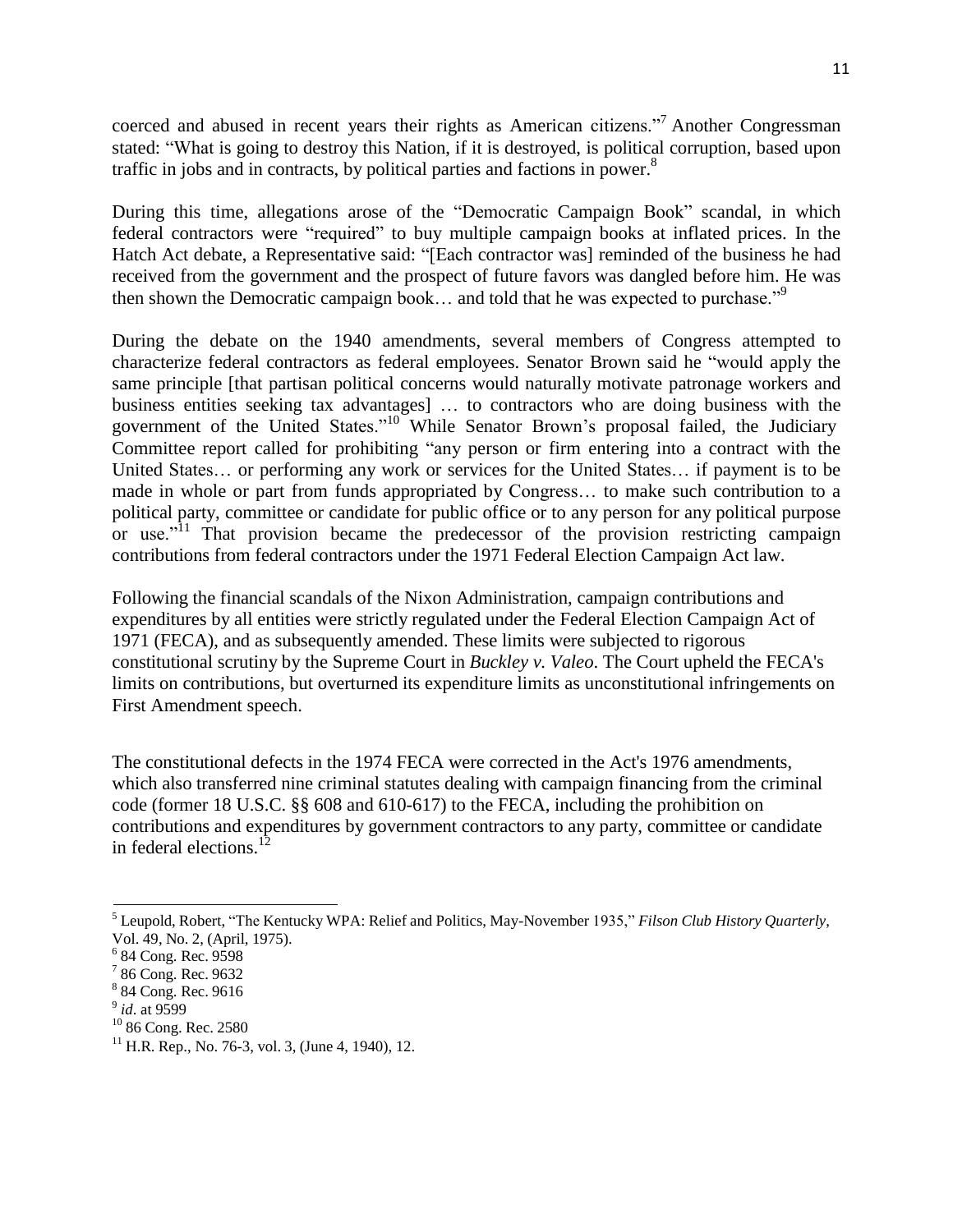The extent of the pay-to-play problem at the national level dramatically unfolded in 1973 when Vice-President Spiro T. Agnew was forced to resign after being accused of pocketing over \$100,000 in campaign gifts in exchange for influencing the award of state and county contracts to seven engineering firms and one financial institution. In the mid-1970's reports of political corruption also emerged from Georgia, Indiana, Ohio, Louisiana, New Jersey and Kansas where public officials allegedly influenced the awarding of government contracts in return for large campaign gifts.

Other pay-to-play fundraising scandals of the Nixon Administration were exposed in graphic Senate testimony in the aftermath of the Watergate scandal. Several officers of major corporations with government contracts told the Committee that they illegally contributed to President Nixon's reelection campaign after being approached by Maurice Stans, the former Secretary of Commerce, and Herbert Kalmbach, President Nixon's personal attorney. The corporate executives claimed that the contributions were made to avoid possible government retaliation for not giving. Defense contractors also reported that they were subject to high-level requests for campaign funds; the suggested amount for the contribution was \$100,000 but requests were scaled down for smaller firms. This pattern of aggressive fundraising by incumbent officeholders during the 1972 presidential elections prompted the observation that: "Ironically, the image of the greedy businessman as the corrupter seeking favors from the politician underwent change in the minds of some observers as reports of the kind of pressures applied came to light. Instead, the businessman became the victim, not the perpetrator, of what some saw as extortion."

Unfortunately, the 1976 FECA amendment inadvertently relaxed the 1948 prohibition on contributions from Federal government contractors. FECA, as amended, now permitted corporations and unions with Federal contracts to establish and operate PACs and to make campaign contributions and expenditures through these PACs.

Section 441c prohibits any person who is a signatory to, or who is negotiating for, a contract to furnish material, equipment, services, or supplies to the United States Government, from making or promising to make a political contribution. It has been construed by the FEC to reach only donations made or promised for the purpose of influencing the nomination or election of candidates for federal office. [11 C.F.R. § 115.2] The statute applies to all types of businesses, including sole proprietorships, partnerships, and corporations. It reaches gifts made from such firms' business or partnership assets. With respect to partnerships, however, the FEC has determined that section 441c does not prohibit donations made from the personal assets of the partners. [11 C.F.R. § 115.4]

<sup>12</sup> 2 U.S.C. 441c (1976)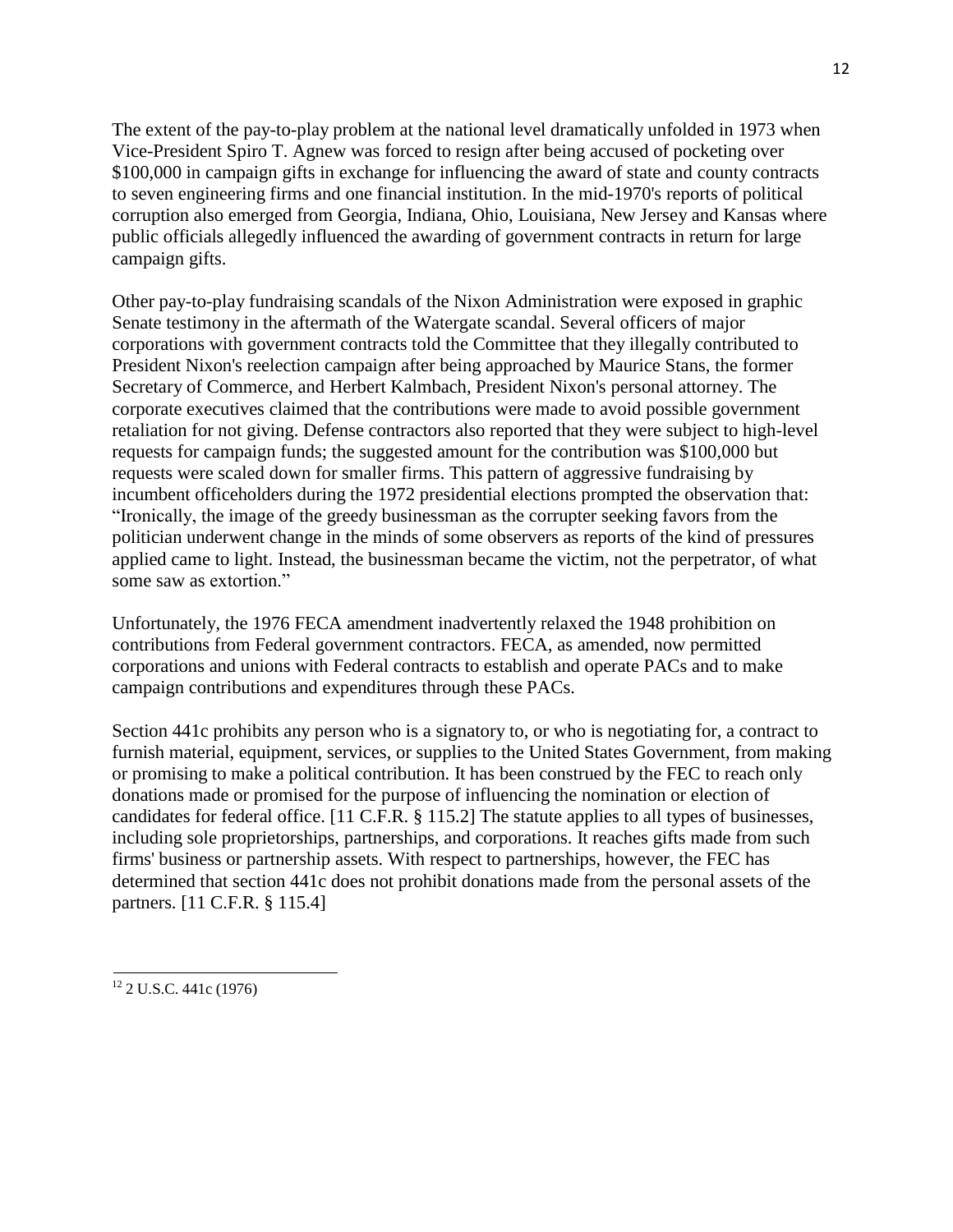Section 441c applies only to business entities that have negotiated or are negotiating for a contract with an agency of the United States. Thus, the statute does not reach those who have contracts with nonfederal agencies to perform work under a federal program or grant. Nor does it reach persons who provide services to third party beneficiaries under federal programs that require the signing of agreements with the federal government, such as physicians performing services for patients under Medicare. Finally, officers and stockholders of incorporated government contractors are not covered by section 441c, since the government contract is with the corporate entity, not its officers.

The same statutory exemptions that apply to section 441b, which prohibits certain campaign contributions from all corporations and labor unions, also apply to section 441c. Thus, government contractors may make nonpartisan expenditures, may establish and administer PACs, and may communicate with their officers and stockholders on political matters. As with section 441b, the Justice Department only prosecutes aggravated and willful violations of section 441c. Less-aggravated violations are handled non-criminally by the FEC.

#### *MSRB Rule G-37*

The Municipal Securities Rulemaking Board (MSRB) approved one of the nation's strongest pay-to-play reforms in 1994, known as Rule G-37. MSRB Rule G-37 has since served as a model for the more recent strong pay-to-play reforms adopted in New Jersey, Connecticut and Illinois.

The original MSRB Rule G-37 prohibits brokers, municipal securities dealers (firms) and municipal finance professionals (individuals) from negotiating business with an issuer of securities and bonds within two years after the dealer or one of its municipal finance professionals (or their PACs) make a political contribution to an issuer official. Municipal finance professionals may make contributions up to \$250 to issuer officials for whom they can vote per election without violating the pay-to-play rule. The Securities and Exchange Commission (SEC) ratified Rule G-37.

The original Rule G-37 and its amendments and supplementary rules were all adopted in the wake of a substantial body of evidence of pay-to-play corruption by both business entities and individuals seeking securities business and contracts. In defending Rule G-37 in court, the MSRB and the SEC documented that pay-to-play practices exist widely among both securities business entities, municipal finance professionals and financial advisors. In Blount v. SEC, the Commission argued, and the court agreed, that "there is virtually no dispute that pay-to-play is a widespread practice. The comment letters before the MSRB and the Commission were virtually unanimous in agreeing that municipal underwriters often must make political contributions if they are even to be considered for underwriting business."<sup>13</sup>

These comment letters noted that individual professionals and advisors as well as business entities and securities firms make campaign contributions in order to receive favorable treatment in the securities business from government officials. Several individuals or firms who would not otherwise make campaign contributions said they often feel compelled to do so in order to be considered for a contract. There is no distinction between the potentially corrupting influence of

<sup>&</sup>lt;sup>13</sup> Brief of the Securities and Exchange Commission, Blount v. SEC, No. 94-1336 (July 5, 1994), 36-37.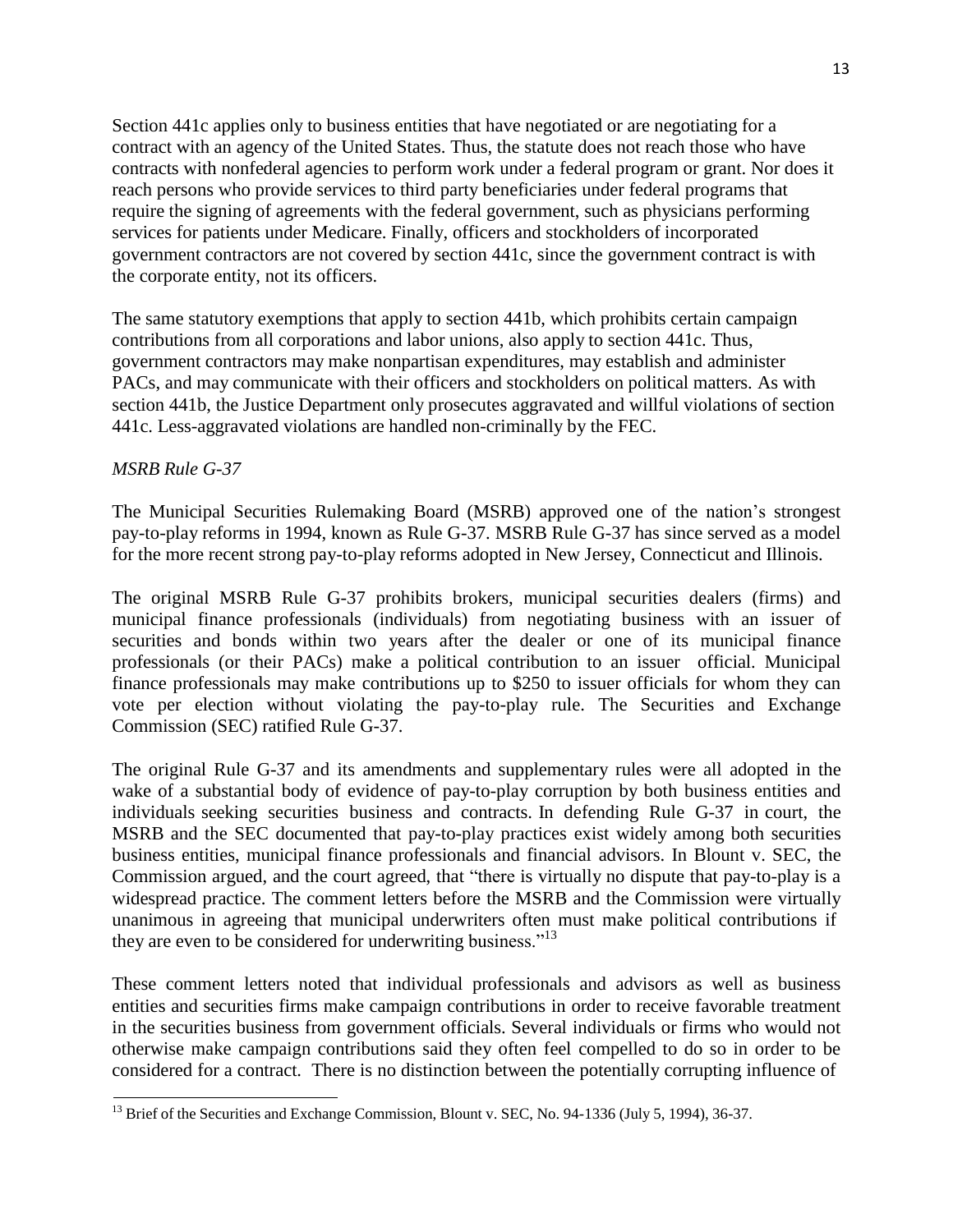campaign contributions from individual securities professionals and advisors as opposed to securities firms. Campaign contributions from any source seeking securities business to those issuing the contracts can exert undue influence.

William Blount, the petitioner in the case, conceded in a radio interview that campaign contributions "does assure you at least you can get access to someone's office," that "most likely [state and local officials] are gonna call somebody who has been a political contributor," and that officials will give securities business to their "friends" who have contributed.<sup>14</sup> Several years later, Blount himself would be convicted of pay-to-play corruption. While serving as Chairman of Alabama brokerage Blount Parrish & Co., William Blount provided \$156,000 in cash, jewelry and other gifts to the President of the Jefferson County Commission in exchange for \$6.7 million in securities business from the county. Blount was sentenced to four years in prison and fined \$1 million. $15$ 

Loopholes in Rule G-37 – most notably the fact that many individual players in the securities market were not covered – pushed the MSRB and SEC to expand the scope of the pay-to-play restrictions. Individual consultants, advisors, family members of covered officials and individual associates of securities firms continued the pay-to-play practices.

Not long after Rule G-37 was adopted in 1994, political finance consultants and individual securities advisors multiplied in number "like amoebas."<sup>16</sup> At that time individual consultants and advisors were not covered under the pay-to-play rule. Many of these consultants and advisors made extensive campaign contributions to issuers of securities business and were winning contracts on behalf of their clients. In February 2003, for example, Bear Stearns was interested in a \$1.6 billion New Jersey tobacco contract, and hired Jack Arseneault as a consultant. Arseneault was a close ally and fundraiser for then-Gov. James McGreevey. Bear Stearns paid Arseneault  $$280,000$  to clinch the bond deal.<sup>17</sup>

The explosion in securities consultants and advisors to help win securities business led to growing suspicions that municipal firms were exploiting the ability of these individuals to win contracts through their pay-to-play practices, and so the MSRB and SEC made the first expansion of the scope of the pay-to-play restrictions explicitly to encompass these individuals in Rule G-38 adopted in  $1996$ .<sup>18</sup>

When Richard Bodkin, the head of a bond trading firm, provided a \$25,000 campaign contribution to New York gubernatorial candidate George Pataki on behalf of, and at the direction of, Bodkin's wife – and later received an underwriting contract from the then Gov. Pataki – the MSRB announced a new interpretation of Rule G-37. In this interpretation the

<sup>&</sup>lt;sup>14</sup> Radio interview, National Public Radio, Morning Edition (June 1, 1994).

<sup>15</sup> "SEC Wins Final Consent Judgments in Alabama Municipal Bribery Case," *BNA Money and Politics Report* (July 23, 2010).

<sup>16</sup> Alexandra Peers, "Wall Street Seems to have Found a New Way to get Muni Business," *Wall Street Journal* (Aug. 11, 1994).

<sup>17</sup> Martin Braun, "Bear Stearns Paid McGreevey Ally \$250K for NJ Tobacco Deal Help," *The Bond Buyer* (May 22, 2003), 37.

<sup>&</sup>lt;sup>18</sup> Jordan, Jon, "The Regulation of pay-to-play and the Influence of Political Contributions in the Municipal Securities Industry," *Columbia Business Law Review* (1999), 529.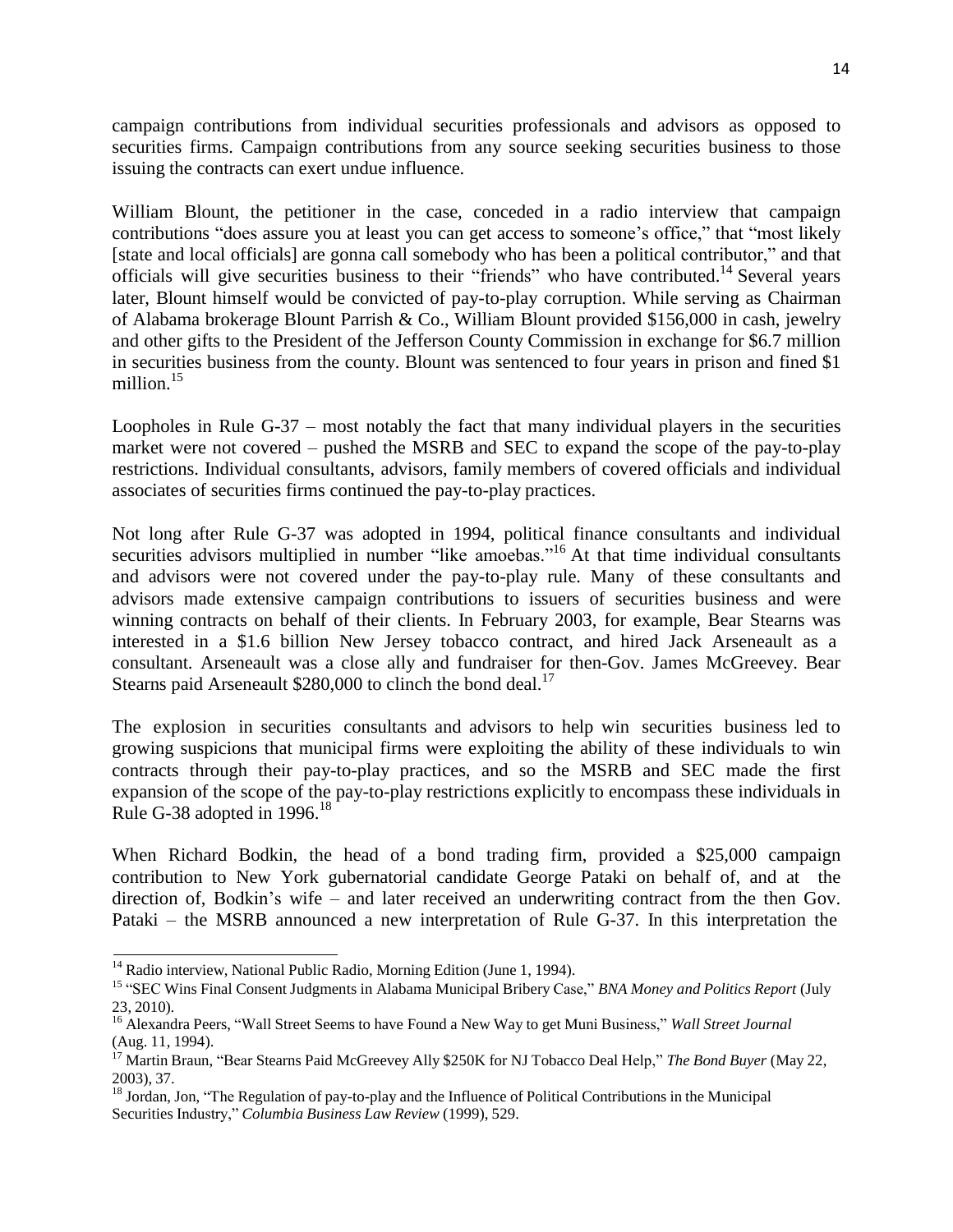agency declared that whosever name is on the check, regardless of whether the check derives from a joint account, that person will be deemed as having made the campaign contribution.<sup>19</sup> Of course, this interpretation does not directly address possible evasion of the law by funneling contributions through spouses. An October 2002 survey of political races in Massachusetts, New York and Pennsylvania found that spouses of municipal finance professionals covered by G-37 were actively making campaign contributions to those running for office who could influence the selection of municipal bond underwriters.<sup>20</sup>

In 2005, the MSRB and SEC again expanded the scope of Rule G-37 to prohibit brokers, dealers and municipal finance professionals from soliciting or directing others to make contributions to an official of an issuer or to a state or local political party where the dealer is seeking to engage in municipal securities business. The prohibition applies to any political committee created or controlled by the dealer or municipal finance professional as well.

#### *New York Banks and the SEC's pay-to-play Rules*

In 2009 and 2011, the Securities and Exchange Commission enacted a set of regulations to address a series of pay-to-play corruption scandals with money managers and officials in charge of state investment funds. The SEC's rule prohibits investment advisors from providing advisory services for compensation for two years if the advisor had made a contribution to an elected official in a position of influence. Furthermore, the new regulations limit the ability of advisory firms and executives to fundraise for any campaign via "bundling," and prohibit paying thirdparty placement agents from soliciting a government client on behalf of the investment adviser. Investment advisers are still allowed to make contributions up to \$350 in elections they can vote in and \$150 in elections they cannot vote in. $^{21}$ 

These regulations arose after the corruption scandal with New York Comptroller General Alan Hevesi and Los Angeles venture capitalist Elliott Broidy. New York Attorney General Andrew Cuomo (now Governor) led the charge against Broidy and Hevesi. "Alan Hevesi presided over a culture of corruption and violated his oath as a public servant," Cuomo said. "He was solely charged with protecting our pension fund, but we exploited it for personal benefit instead."<sup>22</sup> Broidy's firm, Markstone Capital Partners, had received a \$250 million investment from the New York public pension fund. "Broidy lavished Hevesi, other state officials and their families with gifts, including \$75,000 in travel expenses, \$380,000 in sham consulting fees and \$500,000 in political campaign contributions that were directed by Hevesi. $^{23}$ 

There have still been several cases of pay-to-play corruption involving investment managers and public officials. In May 2012, the SEC charged for Detroit Mayor Kwame Kilpatrick and the managers of MayfieldGentry Realty Advisors ("MGRA") with a "secret exchange of lavish gifts to peddle influence over Detroit's public pension funds' investment process."<sup>24</sup> The gifts

 $19$  Id.

<sup>20</sup> Braun, Martin, Michael McDonald and Ryan McKaig, "A Political Family Affair?" *The Bond Buyer* (Oct. 1, 2002), 1.

<sup>21</sup> Magaziner, Allix, "Federal pay-to-play Rule is Here to Stay," *Pay to Play Law Blog* (July 7, 2010).

<sup>22</sup> Lifsher, Marc, "Ex-N.Y. Pension Fund Trustee Pleads Guilty," *Los Angeles Times* (Oct. 8, 2010).

 $^{23}$  Id.  $\,$ 

<sup>24</sup> Racine, Karl, "The SEC Remains Focused on Pension Funds and pay-to-play," *Mondaq* (May 17, 2012).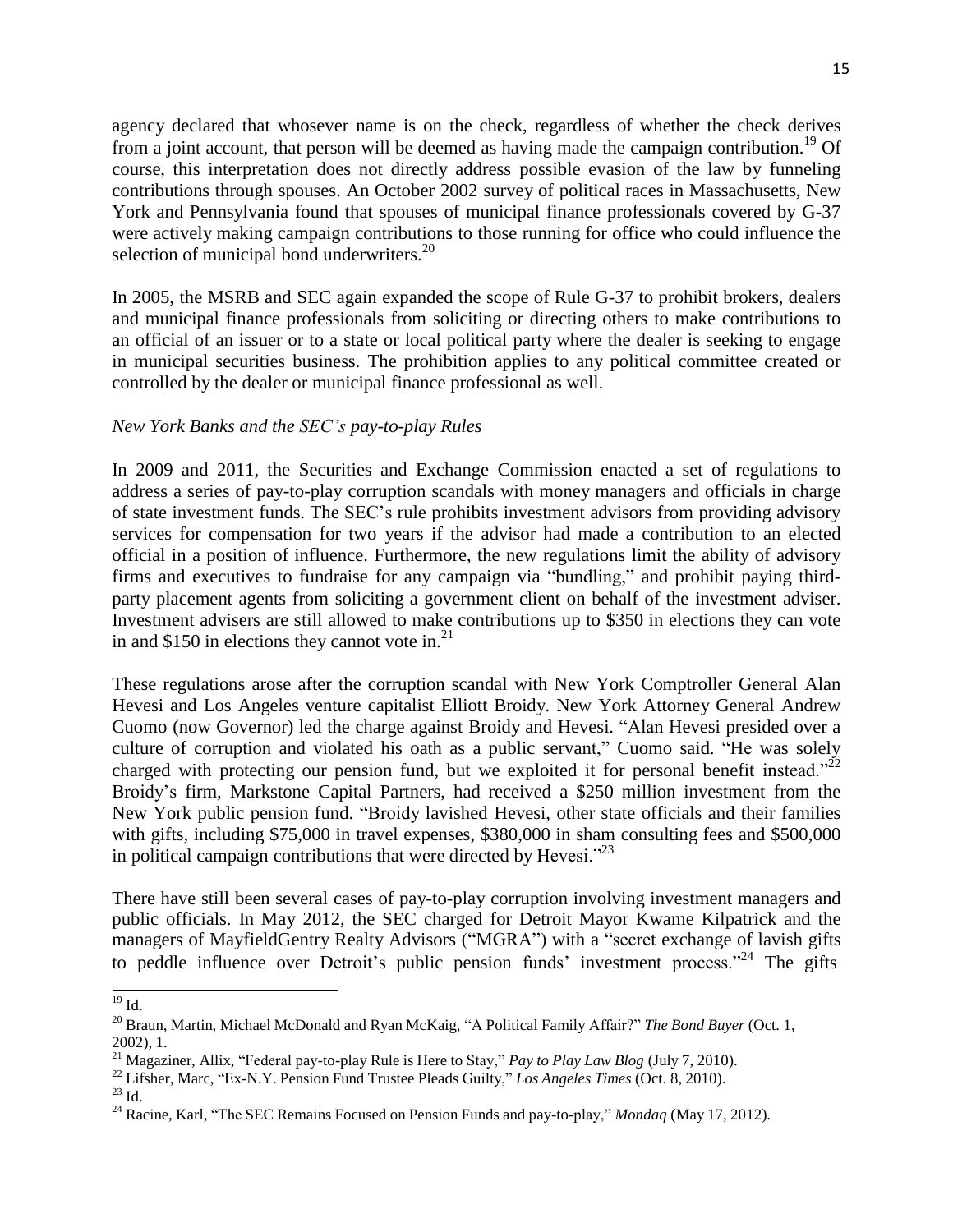included a \$3,000 trip to North Carolina, a \$62,000 trip to Las Vegas, a private jet flight to Tallahassee, Florida, and a weekend trip to Bermuda for Kilpatrick. MGRA had previously supported an opponent of Kilpatrick, but was "only too eager" to provide support for Kilpatrick in exchange for access to the Detroit public pension fund.<sup>25</sup>

#### *Connecticut*

Between 1999 and 2005, a number of elected officials and their associates in Connecticut resigned and pleaded guilty to corruption charges. This includes State Treasurer Paul Silvester, who invested over \$500 million in state pension funds with financial institutions that "kicked back" money, via associates and friends, to his campaign committee; and State Senator Ernest Newton II, who received a small \$5,000 bribe from a non-profit organization that sought a \$100,000 state grant.<sup>26</sup>

Most notoriously, Governor John Rowland resigned and pleaded guilty in June 2004, "acknowledg[ing] that he conspired with other public officials and state contractors to award and/or facilitate the award of state contracts" in return for free vacation stays, complimentary construction on his home, and private flights to Las Vegas.<sup>27</sup> The controversy surrounded William Tomasso, a construction contractor with close ties to Governor Rowland who had donated \$76,000 to his re-election campaigns from  $1998-2002<sup>28</sup>$  The Tomasso Group, his contracting business, received \$131 million in state contracts for three projects. Two of the sites—worth a combined total of \$94 million—were awarded in a "no-bid" contest by the Public Works Commissioner, who cited his legal power to bypass procurement procedure in an emergency. While the Commissioner has "defended his choices for these projects as fair and free of political influence," a 2003 *New York Times* article attributed "pressure from the governor's office" for the commissioner to complete the facilities quickly, using the emergency power clause.<sup>29</sup> William Tomasso eventually pleaded guilty to federal charges in the corruption scandal.<sup>30</sup>

In response to the corruption cases in the state—78 percent of Connecticut voters said they believed campaign finance laws encouraged candidates to grant special favors and preferential treatment to their contributors at the peak of the scandals in 2005—the legislature enacted payto-play limits.<sup>31</sup> Section 9-612(g) through (i) of the Connecticut General Statute covers both nobid and competitive-bid contracts, and includes any contractor or prospective contractor, a member of that company's Board of Directors, an individual with a 5% ownership interest, or an individual with managerial or discretionary responsibilities with the state contract. The State Elections Enforcement Commission oversees and enforces these prohibitions.<sup>32</sup> When these laws

 $^{25}$  Id.

<sup>26</sup> *Green Party of Connecticut v. Garfield*, 537 F. Supp.2d 359, 22-3

<sup>27</sup> *Green Party of Connecticut v. Garfield*, 21

<sup>28</sup> Von Zeilbauer, Paul, "Federal Inquiry into Influence Peddling Under Rowland Administration Expanding," *The New York Times* (March 17, 2003).

<sup>29</sup> *Id.*

<sup>30</sup> *Green Party of Connecticut v. Garfield*, 21

<sup>31</sup> *Green Party of Connecticut v. Garfield*, 25

<sup>&</sup>lt;sup>32</sup> Sandstrom, Karl and Michael Liburdi, "Overview of State Pay-to-Play Statutes," Perkins Coie LLP, 2-3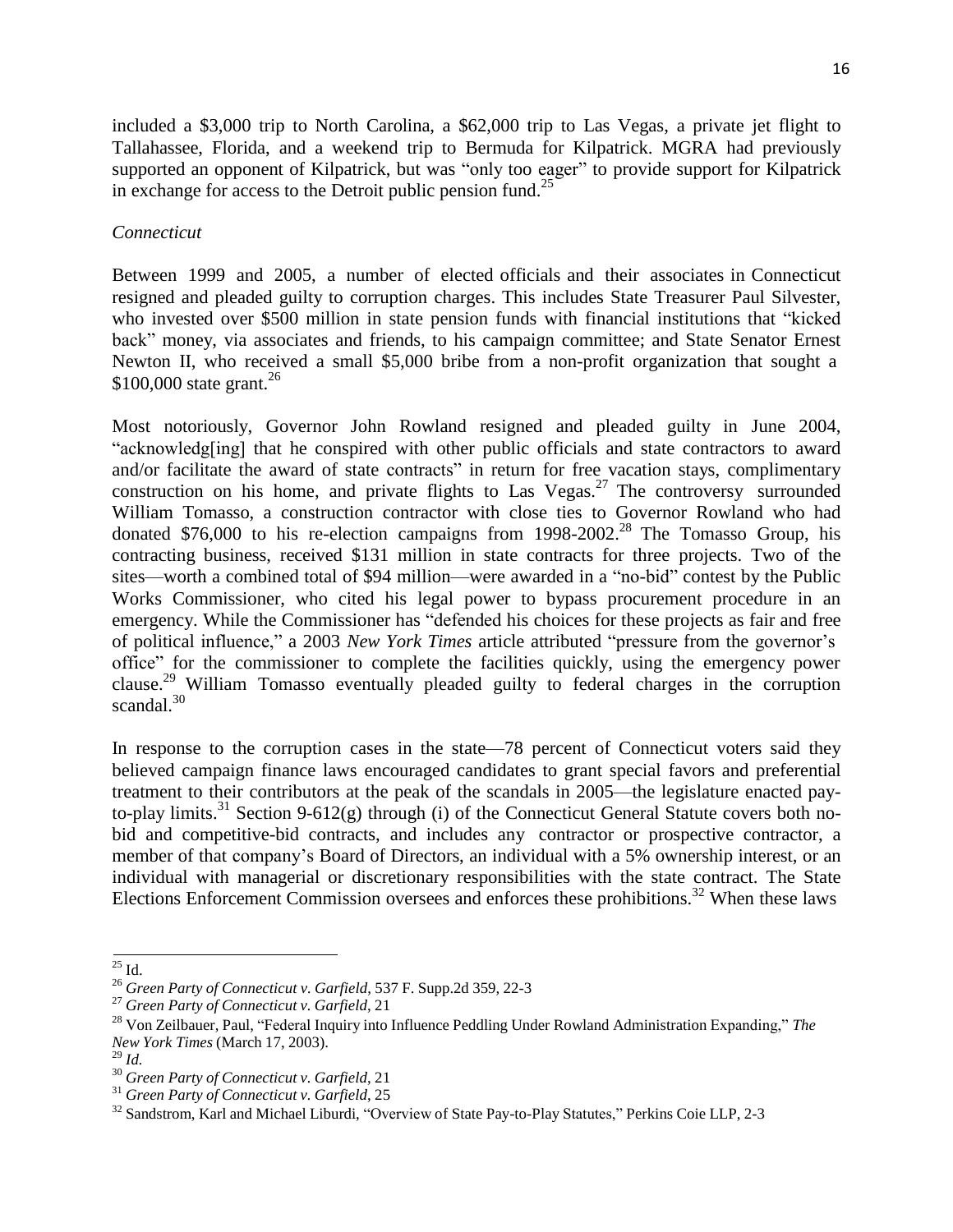passed, Governor M. Jodi Rell said, "With my fellow Constitutional Officers, and our partners in the Legislature, we have changed the ethical landscape of the state."<sup>33</sup>

In 2010, the Second Circuit upheld the recently enacted ban on campaign contributions by Connecticut government contractors in *Green Party of Connecticut v. Garfield*. *Green Party* upheld the ban on political contributions by state contractors because they "were featured actors in the recent 'pay to play' public corruption scandals."<sup>34</sup>

A 2012 study by the Center for Public Integrity ranked Connecticut second to New Jersey in accountability and transparency. "Connecticut has undergone significant reforms in recent years, and that, as a result, state government has never been more open to public view and inspection."<sup>35</sup>

#### *New Jersey*

In response to the Federal Clean Air Act Amendments of 1990, the state of New Jersey began a procurement process to design and operate an Enhanced Motor Vehicle Inspection and Maintenance (I/M) Program. The state awarded a seven-year private contract worth \$392 million to Parsons Infrastructure to develop the program. But the Parsons system broke down within the first few weeks of operation, and the Governor ordered an independent inquiry into the procurement process.<sup>36</sup>

In its March 2002 report, the state Commission of Investigation blamed a variety of bureaucratic issues in awarding the contract to Parsons. "Little was done to ensure that the firm possessed sufficient experience to do the job or that there would not be undue reliance on subcontractors operating beyond the scope of the state's control."<sup>37</sup> The investigation attributed this—and the fact that Parsons was the lone bidder for such a lucrative contract—to their undue influence in the state government. This provided the company an inside track, "inconsistent with the public's rightful assumption that the procurement process is and should be a 'level playing field' for all potential bidders."<sup>38</sup>

Between 1997 and 2000, when Parsons submitted their non-competitive bid for the (I/M) program, Parsons-related entities gave \$507,950 to political candidates and state committees, and extensively lobbied state leaders. After State Senate President Donald T. DiFrancesco came out against awarding the contract, a Parsons-sponsored lobbyist called DiFrancesco's office. The lobbyist "pointed out" that Tony Sorter, a large contributor to DiFrancesco's campaigns, was one of the main subcontractors for the project.<sup>39</sup> One day after Parsons had submitted the bid to the state, the program manager "was instructed by Parsons Infrastructure President Frank DeMartino

<sup>33</sup> Nathan, Fred, "Restoring Trust," *Think New Mexico*, 21

<sup>&</sup>lt;sup>34</sup> Green Party of Connecticut v. Garfield, 74-5

<sup>35</sup> Stern, Paul, "Connecticut: The Story Behind the Score," *State Integrity* Investigation (2012).

<sup>&</sup>lt;sup>36</sup> Schiller, Francis E., "N.J. Enhanced Motor Vehicle Inspection Contract," Commission of Investigation (March 2002), 1

 $37$  Id., at 3

 $38$  Id., at 4

<sup>39</sup> Id., at 51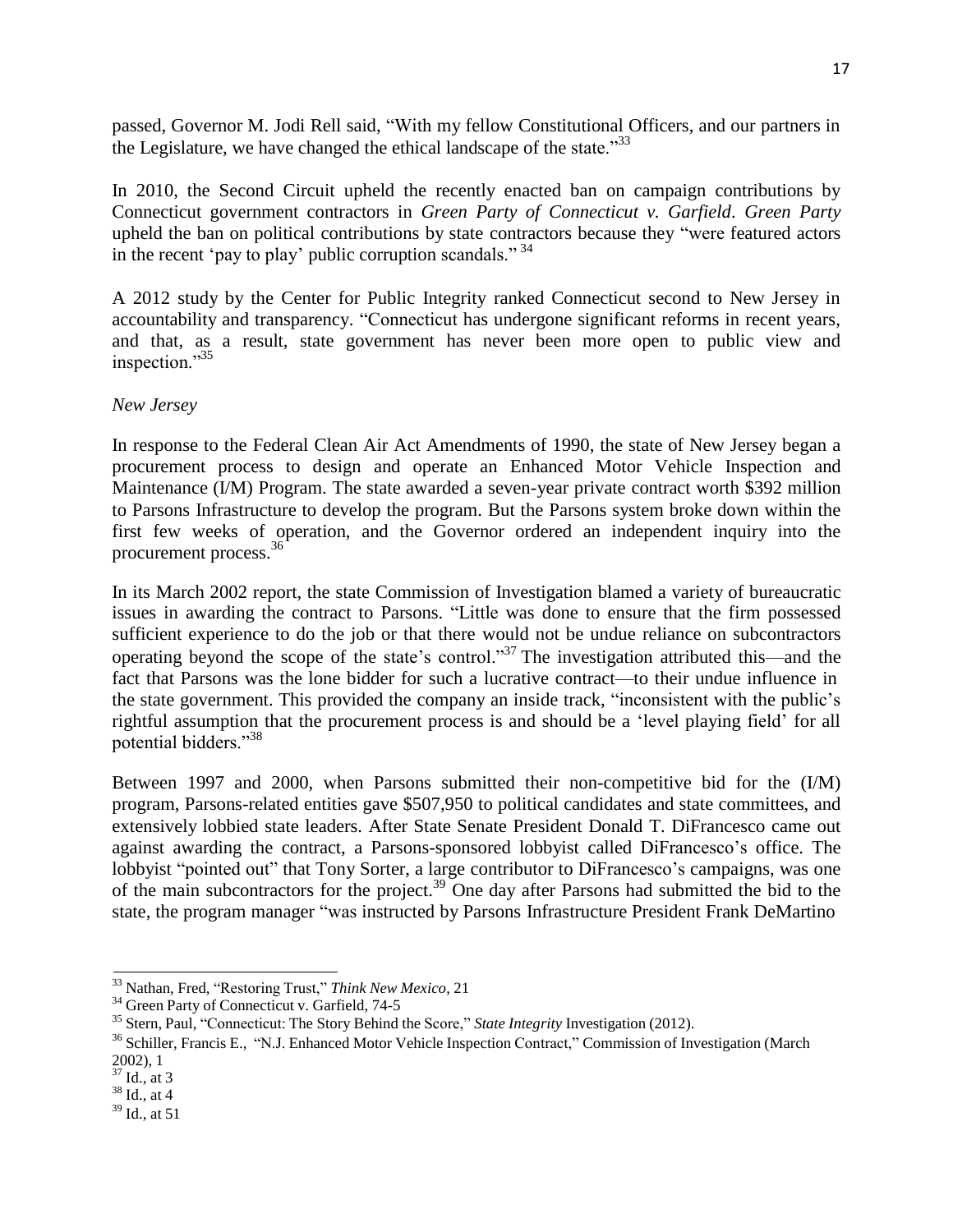$\ldots$  to deliver a [\$1,000 check] from Parson's California headquarters," to Donald DiFrancesco.<sup>40</sup> Significantly, the investigation concluded that Parsons remained within the boundaries of the law in 1998, and a lobbyist "defended the fundraising efforts as a valid component of the political process."<sup>41</sup> With a lackluster procurement process and no pay-to-play laws, the I/M program with Parsons and the individual subcontractors eventually cost the state of New Jersey \$590 million for an ineffective program, nearly \$200 million more than originally expected.<sup>42</sup>

In reaction to the Parsons scandal, Gov. James McGreevey passed an Executive Order in 2004 that was later codified into law.<sup>43</sup> The main purpose of the law was to "prevent even the appearance of campaign contributions influencing the granting of business contracts."<sup>44</sup> The general pay-to-play laws in New Jersey apply to: (1) contracts with a transaction value exceeding \$17,500; and (2) political contributions or solicitations exceeding \$300 per election to certain candidate committees or other political committees.<sup>45</sup> New Jersey pay-to-play laws have frequently been called the toughest and most effective in the nation.<sup>46</sup>

#### *California*

California has a mix of local and recently-strengthened state-level pay-to-play laws, which resulted in reducing the number of pay-to-play scandals in the state. In 2004, Attorney General Bill Lockeyer conducted an investigation into Governor Gray Davis' no-bid software contract with Oracle Corp. According to state senate investigations, an Oracle lobbyist handed a \$25,000 check to one of Davis' policy directors, days after the state signed a \$95 million contract with Oracle to upgrade state government computer systems. Davis eventually returned the check to Oracle and rescinded the contract with the company. His chief policy director, Kari Dohn, was fired and charged with falsifying evidence. However, Senate President Pro-Tem John Burton (D-San Francisco) called this "a high profile deal" because Lockeyer "had to come up with somebody" and that others involved in the scandal had escaped being charged.<sup>47</sup>

The other major case of pay-to-play politics in California emerged in 2010, as Attorney General Edmund G. Brown sued two California Public Employees' Retirement System ("CalPERS") board members. The suit claimed that "ARVCO (a company acting without a securities brokerdealer license) obtained more than \$47 million in undisclosed and unlawful commissions for selling approximately \$4.8 billion worth of securities from [CalPERS]" as a placement agency between 2005 and 2009.<sup>48</sup> The company was formed by Alfred Villalobos, a former board member, who allegedly exerted undue influence over a CalPERS board member and CalPERS' Chief Investment Officer. The case also accused CalPERS board member Federico Buenrostro of

 $40$  Id., at 63

 $41$  Id., at 65

 $42$  Id., at 1

<sup>43</sup>Political Activity, Lobbying Laws & Gift Rules Guide, 3d § 19:14

<sup>44</sup> Political Activity, Lobbying Laws & Gift Rules Guide, 3d § 19:14

<sup>45</sup> Political Activity, Lobbying Laws & Gift Rules Guide, 3d § 19:14 ; See N.J. Stat. Ann. §§ 19:44A-20.3, 19:44A-

<sup>20.4,</sup> 19:44A-20.5, 19:44A-20.14, 19:44A-20.15; N.J. Exec. Order 117 (2008).

<sup>46</sup> O'Dea, Colleen, "New Jersey: The Story Behind the Score," *State Integrity Project* (2011).

<sup>47</sup> Ingram, Carl "Former Davis Aid Faces Charges in Oracle Probe," *Los Angeles Times* (March 4, 2004).

<sup>48</sup> *California v. Villalobos*, 453 B.R. 404 (U.S. Dist. Court D, 2011)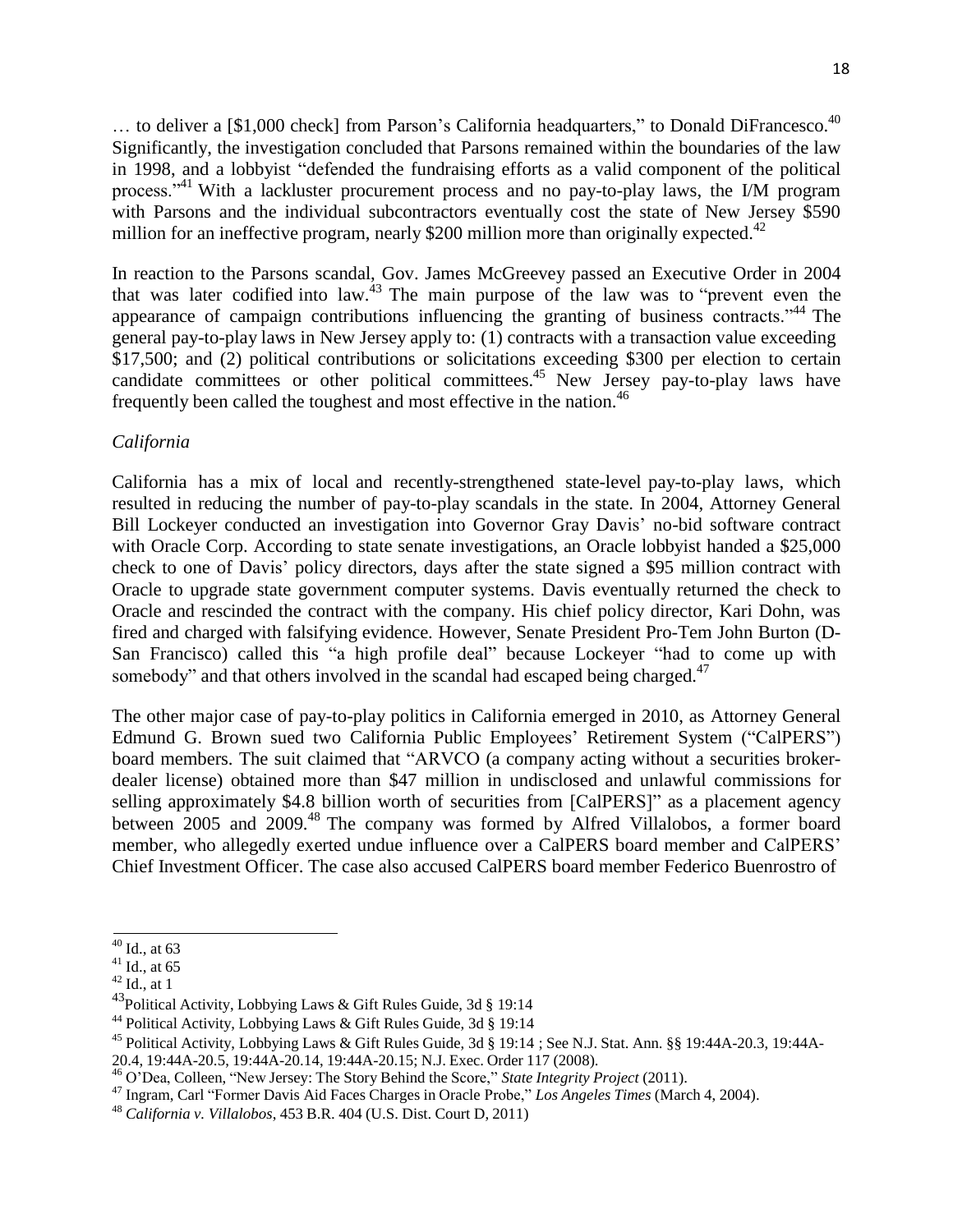playing a key role in the scheme and cited the lavish gifts Villalobos gave Buenrostro and other CalPERS board members.<sup>49</sup>

This case led to a string of bills, including Assembly Bill 1584 (AB 1584), Assembly Bill 1743 (AB 1743) and Senate Bill 398 (SB 398), passed in 2009, 2010, and 2011, respectively. These laws redefined securities and asset managers for CalPERS and the California State Teachers Retirement System ("CalSTRS"), requiring them to register as lobbyists. This subjects the asset managers to the state's campaign contribution ban for lobbyists, and requires quarterly lobbyist financial reports.<sup>50</sup> Therefore, CalPERS and CalSTRS board members are now subject to pay-toplay laws like other lobbyists throughout California. The California Fair Practices Commission has implemented these laws by developing "a user-friendly format for agencies to assign disclosure requirements."<sup>51</sup>

### *Hawaii*

After a string of pay-to-play corruption scandals emerged in the early 2000s, Hawaii adopted fairly strong pay-to-play laws. Between 2002 and 2005, Hawaii Campaign Spending Commission Director Robert Watada fined "nearly 100 companies … for making false name contributions and excessive contributions to Honolulu Mayor Jeremy Harris and former Gov. Benjamin Cayetano."<sup>52</sup>

Three engineering firms in Honolulu and their relationship with Harris highlighted the pay-toplay culture in Hawaii. One egregious example came from Michael Matsumoto, an engineering executive at SSFM International, Inc. Matsumoto, via his family and other company employees, contributed over \$400,000 to Harris' campaigns between 1998 and 2002. SSFM International received over \$7 million in project contracts from the city during this period.<sup>53</sup>

Mayor Harris even returned favors and contracts to his smallest contributors. In 2003, Honolulu lawyer Edward Chun was charged with two misdemeanors for "orchestrating illegal campaign contributions to Mayor Jeremy Harris."<sup>54</sup> Chun had advised Food Grocery, a grocery chain store, to funnel a meager \$9,000, via the names of three of their employees, to Mayor Harris' campaign. (The legal contribution limit for Honolulu Mayoral races is \$4,000.) The deputy prosecutor in the case said "someone from the Harris campaign had solicited Mr. Chun," and Chun felt \$9,000 was enough for Food Grocery to buy the government contract.<sup>55</sup>

Hawaii adopted restrictions on government contractors in 2005 in the aftermath of these pay-toplay scandals. Section 11-205.5 of the Hawaii Revised Statutes prohibits any person entering into a contract with the state or its subdivisions or any department or agency of the state from

<sup>49</sup> Lifsher, Marc "SEC Suit Says Two Former CalPERS Officials Defrauded Equity Firm," *Los Angeles Times* (April 24, 2012).

<sup>50</sup> Magaziner, Allix, "Public Pensions are Not for Sale in California," *Pay-to-play Law Blog* (Oct. 6, 2010).

<sup>&</sup>lt;sup>51</sup>California Fair Political Practices Commission, "Adopting a Conflict-of-Interest Code, found [here](http://www.fppc.ca.gov/index.php?id=228%20)

<sup>52</sup> Zimmerman, Maria, "Bob Watada Honored for Herculean Effort to Clean Up Corruption in Government," *Hawaii Reporter* (Nov. 4, 2005).<br>
<sup>53</sup> Durf: 1.7

<sup>53</sup> Dunford, Bruce, "Scandal Shakes Up Hawaii," *Associated Press* (Feb. 12, 2004).

<sup>54</sup> Brannon, John, "Lawyer Charged in Donations Made to Harris," *Honolulu Advertiser* (May 21, 2003).

 $55$  Id.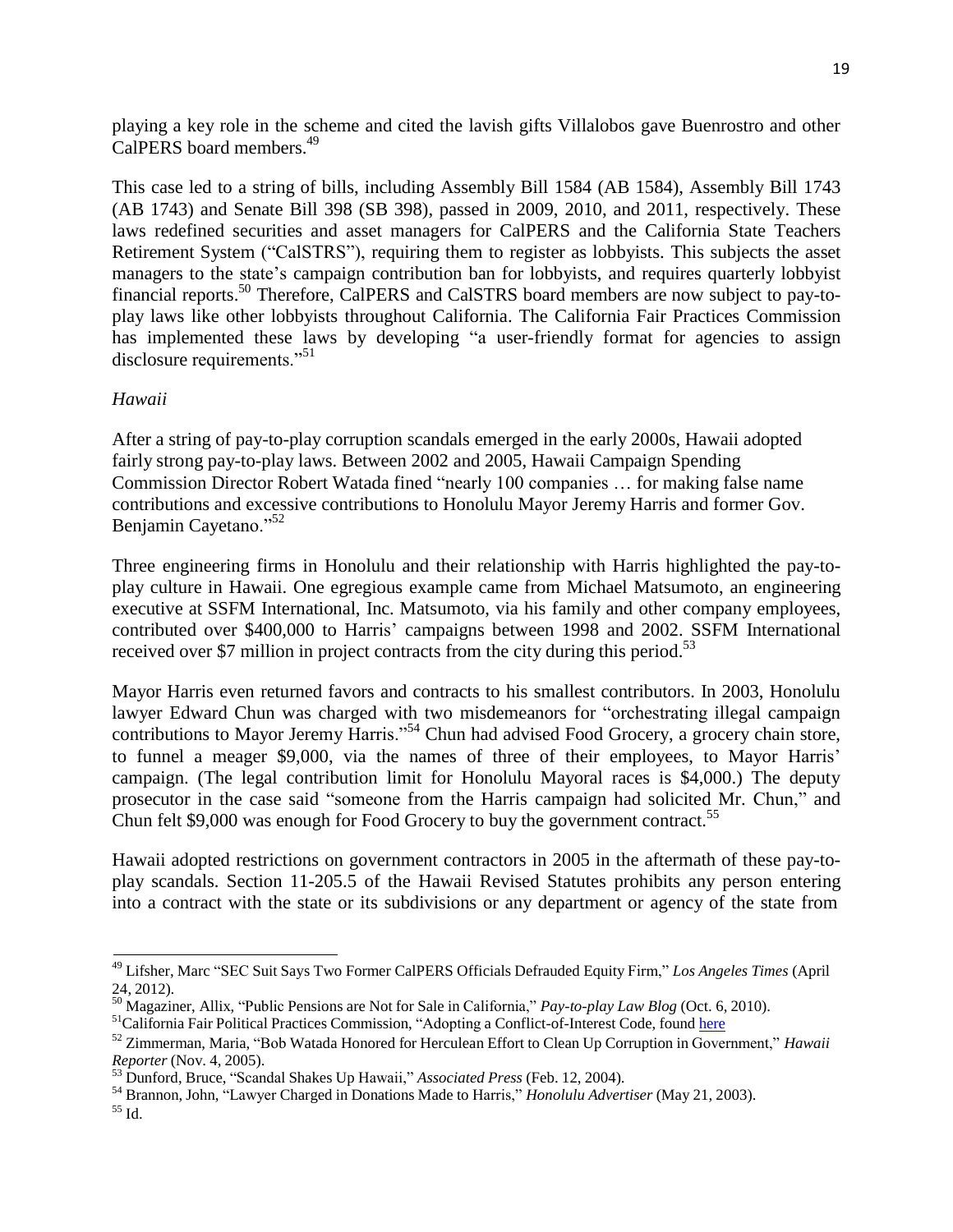directly or indirectly making or promising to make any contribution.<sup>56</sup> Hawaii's restriction applies to both no-bid and competitive-bid contracts and is enforced by the Campaign Spending Commission.

### *Illinois*

Illinois adopted state pay-to-play laws after the scandal featuring Governor Rod Blagojevich. Despite campaigning as a reformer ready to end Illinois' pay-to-play reputation, Blagojevich epitomized pay-to-play corruption. In a 2008 report, the *Chicago Tribune* found that 235 individuals made exactly \$25,000 donations to the Blagojevich campaign, noting that \$25,000 is unusually large and the campaign received an unprecedented number of these large donations. The *Tribune* then discovered that "three of every four [\$25,000 donations] came from companies or interest groups who got something—from lucrative state contracts to coveted appointments to favorable policy and regulatory actions."<sup>57</sup>For example, John Clark, a principal with a Chicago Architectural firm that received a contract to redesign the Illinois Tollway, said "the project started to go more smoothly" once he made a  $$25,000$  donation at a Blagojevich fundraiser.<sup>58</sup>

In 2009, the U.S. District Attorney's Office charged Blagojevich on 18 counts of corruption and extortion. This included directing the business of refinancing state Pension Obligation Bonds to a company whose lobbyist would provide funding to someone in Blagojevich's inner-circle; controlling which companies managed the investments in the state's Teacher Retirement System (TRS) based on contributions; exploiting the Children's Memorial Hospital by promising additional state funding if the hospital's Chief Executive Officer provided campaign contributions; and attempting to obtain personal financial benefits in return for his appointment as a United States Senator in President Barack Obama's vacant seat.<sup>59</sup> Blagojevich was also accused of telling a Democratic National Fundraiser that "it was easier for governors to solicit campaign contributions because of their ability to award contracts and give legal work, consulting work, and investment banking work to campaign contributors,"<sup>60</sup> highlighting his willingness to exploit the pay-to-play system.

In response to the Blagojevich scandal, the state of Illinois adopted a set of laws in 2009 to limit pay-to-play. The laws created a Procurement Policy Board to oversee all state leases. Any contractor receiving contracts valued at more than \$50,000 is banned from making campaign contributions to state candidates and officials responsible for awarding the contracts and their committees, and all contract bidders must register with the state board of elections.<sup>61</sup> Ed Bedore, a member of the Procurement Policy Board, said of the corruption scandals that "he has seen nothing along [the lines of Blagojevich or former Governor Jim Edgar] since Governor Pat Quinn took office."<sup>62</sup>

<sup>56</sup> Sandstrom and Liburdi, "Overview of State pay-to-play Statutes," Perkins Cole Legal Counsel, 4

<sup>57</sup> Meitrodt, Jeffrey, Ray Long, and John Chase, "The Governor's \$25,000 Club: Big Campaign Donors to

Blagojevich Benefit From State," *Chicago Tribune* (April 27, 2008).

 $58$  Id.

<sup>59</sup> *U.S. v Blagojevich*, 612 F.3d 558 (U.S Court of Appeals, 2010), 17-37

 $^{60}$  Id. at 20  $\,$ 

 $<sup>61</sup>$  Illinois Public Act 095-0971, HB 0824</sup>

<sup>62</sup> Vinicky, Amanda, "Illinois: The Story Behind the Score," *State Integrity Investigation* (2012).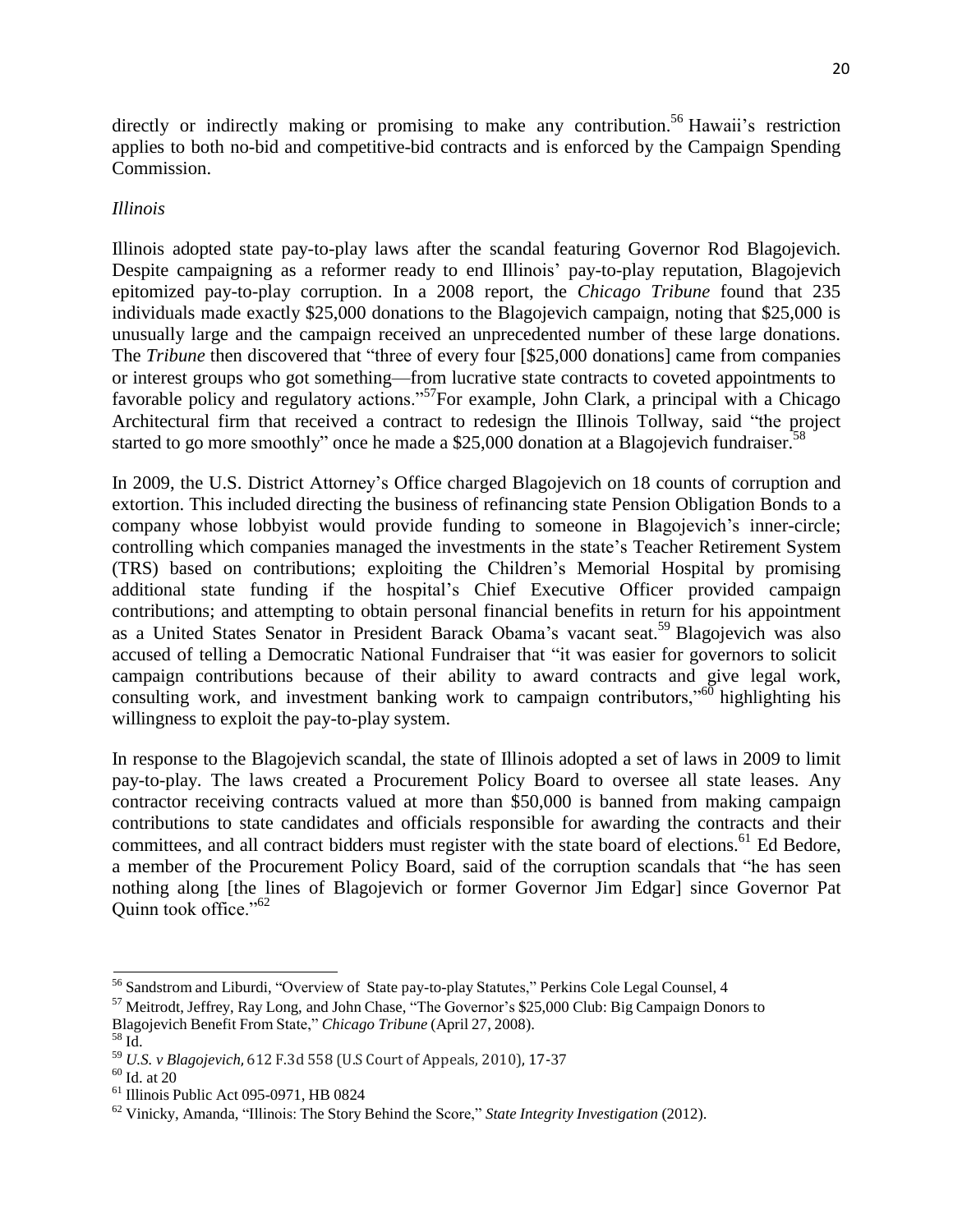### *Kentucky*

In light of a series of corruption scandals, Kentucky enacted several laws in an attempt to limit pay-to-play. KRS 121.330(1) through (4) prohibits an elected official from awarding a no-bid contract to any entity whose officers or employees, or the spouses of officers or employees, contributed more than  $$5,000$  to the elected official's campaign.<sup>63</sup>The  $$5,000$  limit for all members of the contracting entity is the highest nationwide, and has a limited impact as only 38 percent of Kentucky's procurements were awarded on single bids.<sup>64</sup>

Kentucky has experienced several major corruption charges over the last 20 years. In the early 1990's, the "BOPTROT" investigation revealed that state legislators on the Business Organizations and Professions Committee, which oversees horseracing, had sold their votes on official legislative actions to the horse racing industry, "some for as little as \$100."<sup>65</sup> The wave of ethics regulations that followed enabled the indictment of Leonard Lawson, a Kentucky roadconstruction magnate, who was eventually charged with bribery. Lawson had received over \$418 million in state highway contracts in 2006 and 2007, but had bribed Transportation Secretary Bill Nighbert and frequently was able to exclude any competitive bids by using information from Nighbert.<sup>66</sup>

More recently, the Kentucky Retirement System (KRS) has been involved in an ongoing investigation from the Securities and Exchange Commission. KRS handles investments of over \$12 billion, but an internal audit revealed that the Chief Investment Officer paid placement agents \$13 million over six years favoring one placement agent in particular, indicating a "perceived appearance of preferential treatment" for placement agent Glen Sergeon. (Sergeon denied being connected to a KRS commissioner.) An audit eventually led the Retirement Board to fire Executive Director Robert Burnside and Chairman Randy Overstreet in April of 2011.<sup>67</sup> This was the first case for the SEC under the recently enacted pay-to-play rule regulating investment advisors.

#### *Louisiana*

After a procurement scandal erupted with the popular four-term Governor Edwin Edwards, Louisiana adopted a law stating "no entity that holds a casino operating contract … shall be eligible to make campaign contributions to any person seeking election or reelection to a public office."<sup>68</sup> This law passed in reaction to the Edwards' bribery scandal, in which Governor Edwards accepted bribes from applicants for riverboat casino licenses, including \$400,000 from San Francisco 49ers owner Eddie DeBartolo.<sup>69</sup> (Edwards had campaigned in 1992 on legalizing and expanding gambling in the state.) The law was upheld in the federal court case, *Casino Association of Louisiana Inc. v. Louisiana*, and the Supreme Court denied review of the case.

<sup>63</sup> KY. REV. STAT. 121.330(1)-(4)

<sup>64</sup> Cheves, John, "Cabinet Learns Lessons From Trial," *The Courier-Journal* (Feb. 21, 2010).

<sup>65</sup> Carfagno, Jacalyn, "Kentucky: The Story Behind the Score," *State Integrity Investigation* (2012).

<sup>66</sup> Loftus, Tom "Indicted Contractor Battled His Way to the Top," *The Courier-Journal* (Sep. 7, 2008).

<sup>67</sup> Giardina, Michael "Kentucky Retirement Board Kicks Out Executive Director," *Investment Management Weekly* (April 11, 2011).

<sup>&</sup>lt;sup>68</sup> LSA-R.S. 27: 261

<sup>69</sup> Dietz, David, "DeBartolo Guilty of Felony," *San Francisco Chronicle* (Oct. 7, 1998).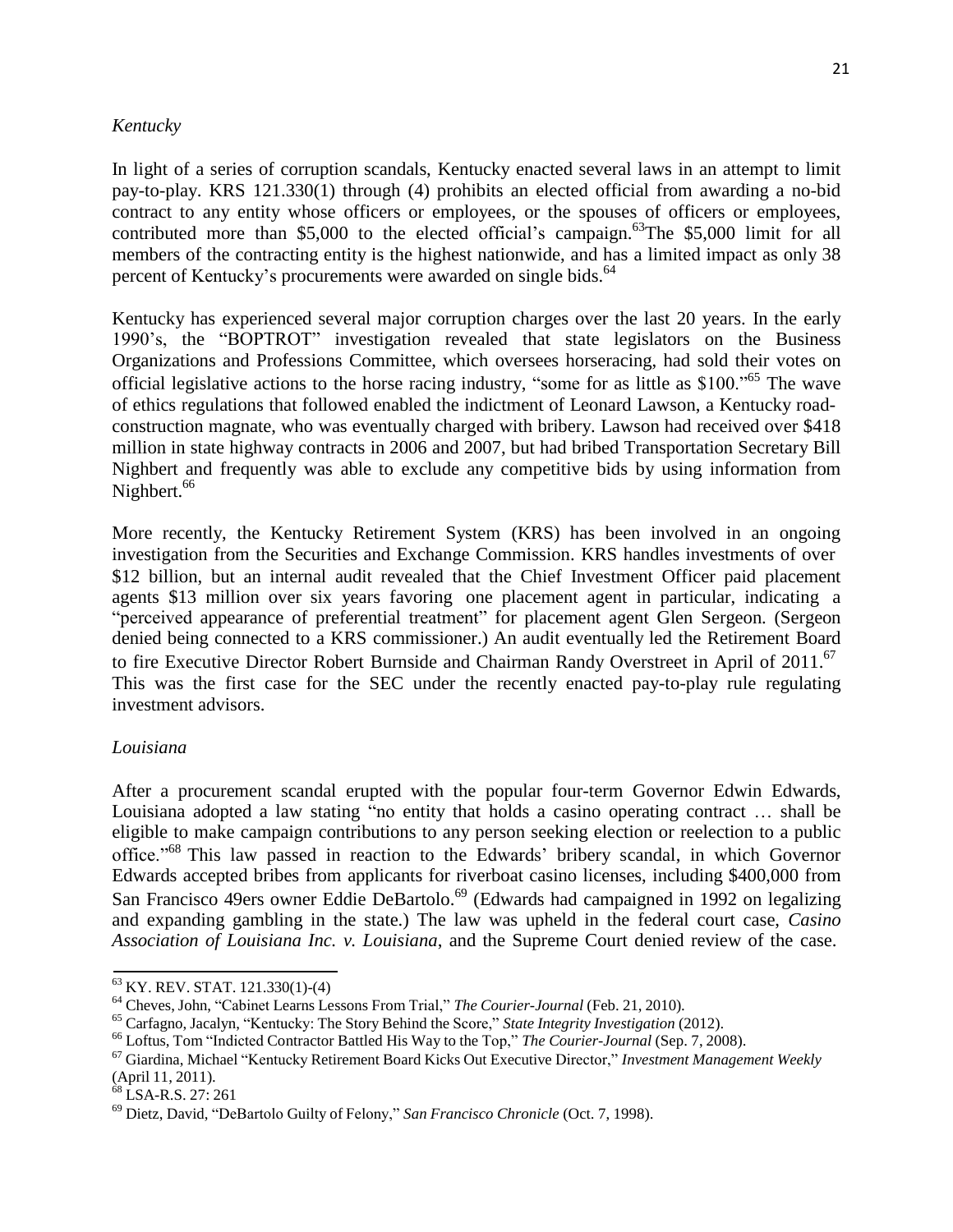Louisiana defines the crime of bribery of a candidate as anyone making or promising to make a campaign contribution in exchange for a promise from the officeholder to award a government contract to the contributor. $^{70}$ 

#### *New Mexico*

In response to a series of procurement scandals, New Mexico adopted pay-to-play laws in 2006. However, allegations of procurement scandals have continued to embroil the state's political leadership, including with former presidential candidate and New Mexico Governor Bill Richardson. New Mexican advocacy groups continue to push for stronger laws.

The Bernalillo County Metropolitan Courthouse conspiracy involved long-time New Mexico Senate President Pro-Tem Manny Aragon. Aragon had "suggested that Design Collaborative Southwest ("DCSW") be hired to complete the architectural design of the courthouse."<sup>71</sup> Along with Marc Schiff, a DCSW partner, and former Albuquerque Mayor Kenneth Schultz, Aragon encouraged the submission of over-inflated invoices for the company's benefit. These invoices cost the state of New Mexico an additional \$4,374,286.<sup>72</sup> In the first over-inflated invoice, Aragon personally skimmed \$40,000 off of the \$918,015 invoiced, after DCSW inflated their quote for the architectural design of the courthouse. In the second over-inflated invoice, Aragon received \$609,272 when the courthouse purchased an over-priced audio-visual installment. Evidence further found that Raul Parra, a partner in an engineering firm that designed the audiovisual system, convinced his own firm and DCSW that "it would be beneficial to pay Aragon thousands of dollars to guarantee work on public construction contracts.<sup> $73$ </sup>

The second pay-to-play case involved former State Treasurer Robert Vigil, and payment to another former State Treasurer, Michael Montoya. Montoya had previously hired Vigil as a Deputy State Treasurer and had contributed significant sums to Vigil's campaign to succeed him. However, as Vigil's first term concluded, Montoya was "threatening to run against [Vigil] in the next election," and Vigil "felt that he could prevent Montoya from running for State Treasurer by securing [Montoya's wife, Samantha] Sais a job..."<sup>74</sup> Simultaneously, George Everage, a New Mexico State Transportation Office (NMSTO) employee proposed a securities-lending program for the office to earn additional income on their securities inventory. "Everage recommended that the NMSTO create a position—securities-lending oversight manager ("SLOM") … [and] if and when the securities-lending program was implemented, Everage [wanted] the opportunity to bid on the contract for the SLOM position."<sup>75</sup> Vigil then pressured Everage to include a subcontract for "a friend whose wife needed a job," and to offer her \$16,000. But in their initial meeting, Sais demanded that Everage provide \$55,000 in compensation. "Based on this meeting, Everage concluded that Sais did not have any knowledge regarding securities lending, and decided that he did not wish to rehire her."<sup>76</sup> As Everage and Sais attempted to reach a compromise, "It was Everage's understanding … that Vigil was unhappy that Everage and Sais could not reach some

<sup>70</sup> LRS § 18:1469(A)

<sup>71</sup> *U.S. v. Martinez,* 610 F.3d 1216 (U.S. Court of Appeals, 2010), 1220

<sup>72</sup> Id., at 1220

<sup>73</sup> Id., at 1221

<sup>74</sup> *U.S. v. Vigil*, 506 F.Supp.2d 544 (U.S. District Court D, 2008), 548

<sup>75</sup> Id., at 549

<sup>76</sup> Id., at 550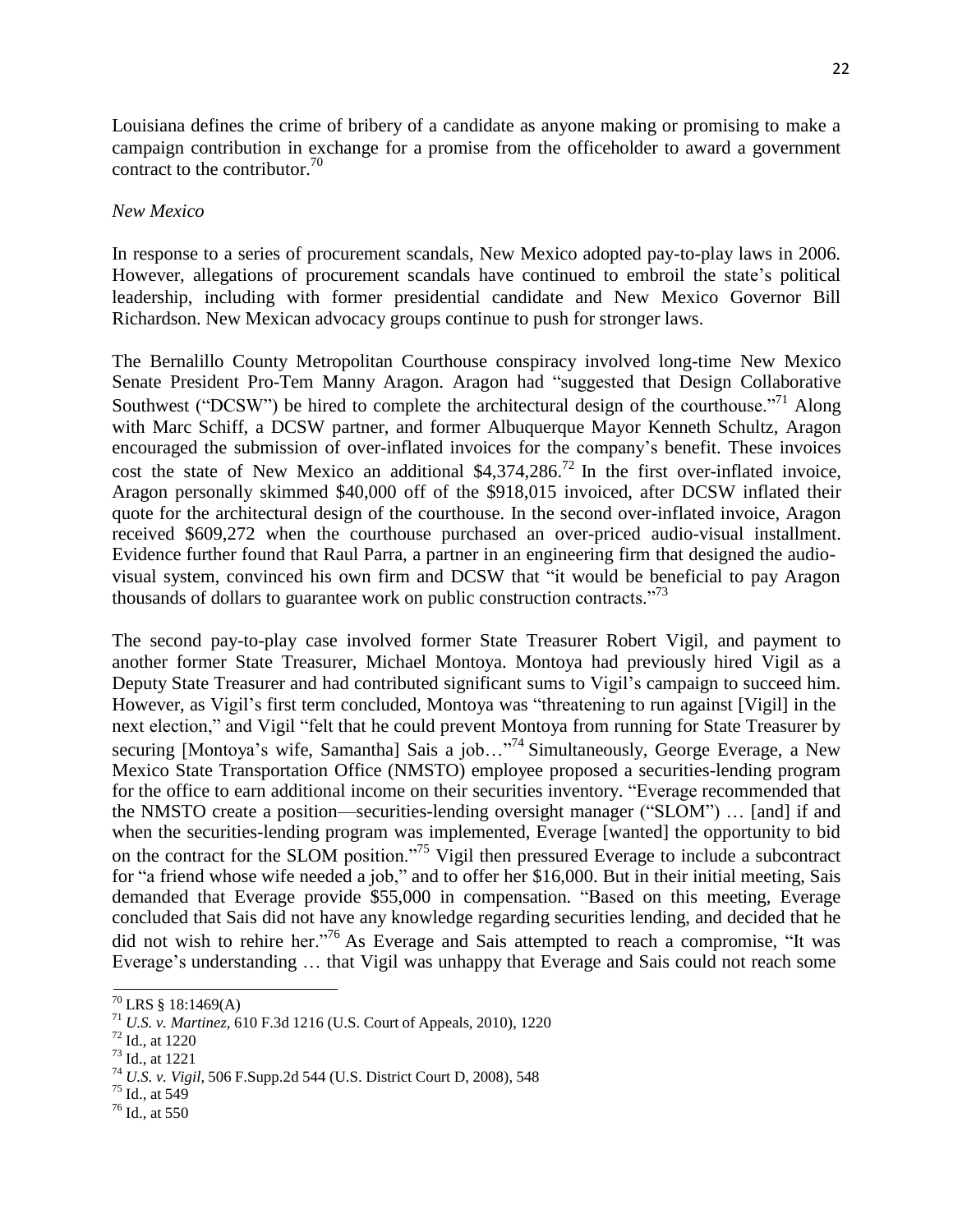arrangement, and Everage felt that Vigil was threatening to cancel his contract with the NMSTO."<sup>77</sup> Everage concluded that it seemed unlikely he would receive the contract, so he withdrew.

Vigil then placed a second request for proposal for the contract, and the same issue arose with another individual who bid on the new contracts. For his attempt to direct a government contract to an individual willing to hire the wife of a potential political opponent, Vigil resigned and spent 29 months in prison.<sup>78</sup> He had also been on trial for 23 other counts, but was eventually acquitted due to lack of evidence.<sup>79</sup> Significantly, a witness in this case stated: "My understanding is [getting bribes from people who wanted business with the state] is how business is done in New Mexico."<sup>80</sup>

Former New Mexico Governor Bill Richardson was the subject of multiple pay-to-play allegations, and while all of the charges have been dropped, it caused him to withdraw from his nomination as Secretary of Commerce in President Barack Obama's cabinet in January 2009.<sup>81</sup> The first incident involved CDR Financial Products, Inc. based out of Beverly Hills, California. The president of the company, David Rubin, donated \$100,000 to Richardson-controlled PACs, and additional \$10,000 to his 2005 re-election campaign, and had received two contracts from the state of New Mexico valued at \$1.4 million. "Specifically, [an individual with knowledge of the grand jury proceedings] said, the jurors were hearing testimony about whether someone in the governor's office had pushed the New Mexico Finance Authority to give business to the company."<sup>82</sup> Richardson was cleared on August 27, 2009.

Another incident, also in 2009, was a part of the larger SEC and Justice Department investigation into pay-to-play practices with Wall Street money managers and their placement agents in public pension systems. On October 22, Gary Bland, New Mexico's Investment Chief resigned as allegations arose that Richardson's former chief of staff "instructed Bland to make investments in exchange for political contributions.<sup>83</sup> The case alleged that New Mexico lost \$90 million while investing with firms whose employees contributed at least \$15,100 to Richardson's presidential campaign.<sup>84</sup> While the prosecution was unsuccessful at charging Bland, \$16 million—representing nearly "half of the fees paid to middlemen for New Mexico investments"—went to Marc Correra, the son of a Richardson political supporter and a financial securities placement agent.

Lastly, Richardson's Transportation Commission Chairman Johnny Cope was implicated in a procurement scandal involving a bid for a federal stimulus project. In 2009, multiple companies

<sup>77</sup> Id., at 551

<sup>78</sup> Cole, Thomas "Ex-Con N.M. Treasurer Gives \$45K to Wife's Campaign," *Albuquerque Journal* (April 14, 2012).

<sup>&</sup>lt;sup>79</sup> Sandlin, Scott and Mike Gallagher, "Vigil Guilty on 1 Count; Former N.M. Treasurer Acquitted on 23 Other Charges," *Albuquerque Journal* (Oct. 1, 2006).

<sup>80</sup> Nathan, Fred, "Restoring Trust," *Think New Mexico*, 7

<sup>81</sup> Stolberg, Sheryl Gay, "Richardson Won't Pursue Cabinet Post," *The New York Times* (Jan. 4, 2009).

<sup>82</sup> McKinley, James, "Political Donors Contracts Under Inquiry in New Mexico," *The New York Times* (Dec. 18, 2008).

<sup>83</sup> Selway, William and Martin Z. Braun, "New Mexico's Investment Chief Resigns Amid Probe," *Bloomberg* (Oct. 22, 2009).

 $84$  Id.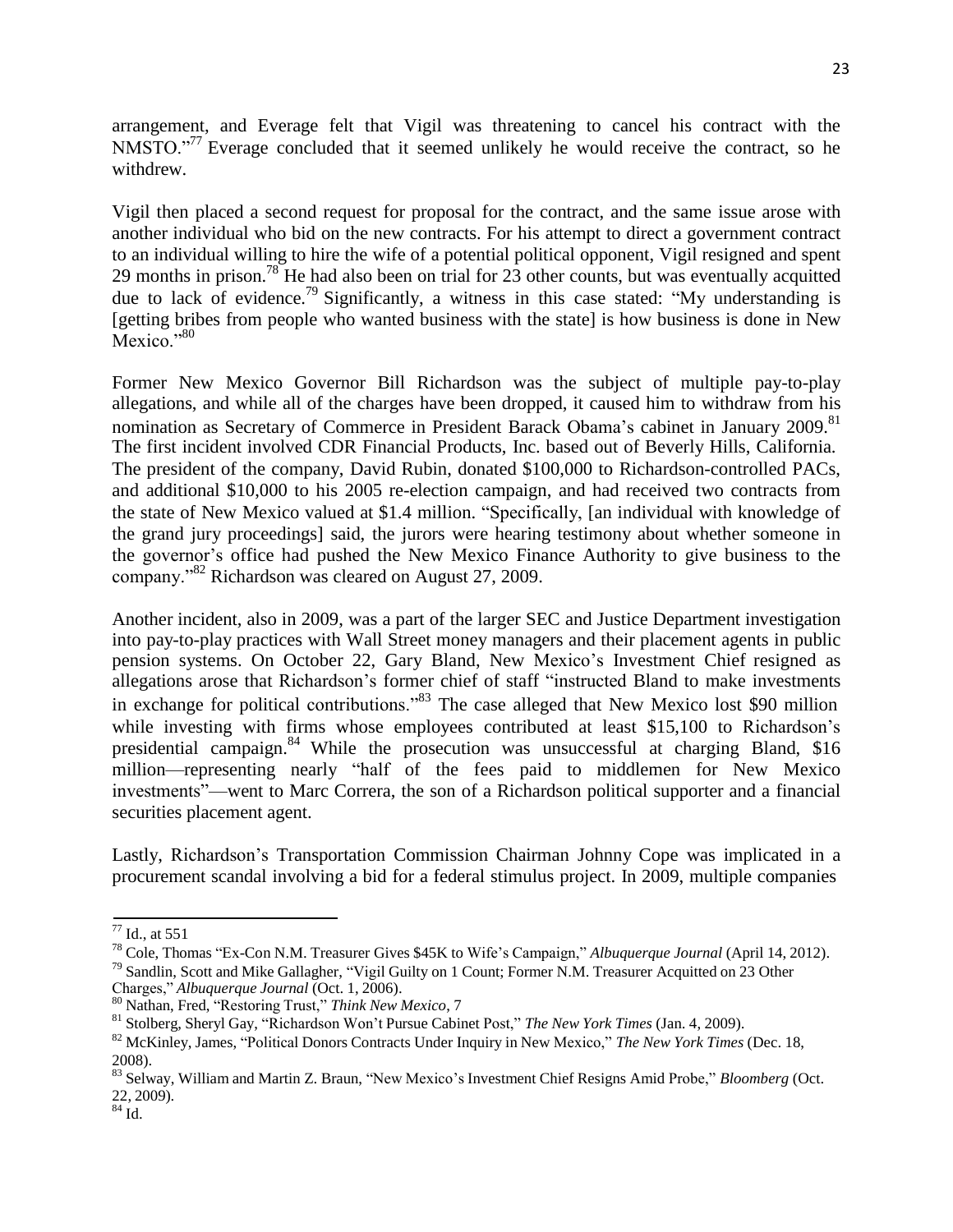submitted bids on a contract to expand Interstate 10 near Las Cruces, New Mexico, with the lowest bid coming from Fisher Sand & Gravel – New Mexico, Inc. But after agreeing to award the contract to Fisher, "DOT officials held off and began an inquiry after FNF [Construction New Mexico] attorneys and officials privately contacted them to discredit Fisher."<sup>85</sup> It became clear that FNF Construction had obtained confidential state legal documents, via faxes and meetings between Cope and the vice president of FNF, Paul Wood. Both Wood and Cope contributed extensively to Richardson's presidential campaign and fundraised for Richardson's PAC, tying the Governor to yet another pay-to-play scheme.<sup>86</sup> "The new Fisher lawsuit accuses" Cope of 'willfully and intentionally' interfering with the awarding of the construction contract to Fisher in the weeks after bids were opened."<sup>87</sup>A District Judge sided with Fisher stating that the Department of Transportation's position that private discussions with FNF were permissible was "contrary to the policy of integrity and transparency in the bidding process."<sup>88</sup> Eventually, the Federal Highway Administration required the New Mexico Department of Transportation to seek new bids, and the contract was given to a different party.

New Mexico has on the books a set of laws regarding procurement and campaign finance, generally considered among the weaker pay-to-play restrictions among the states. N.M. Stat § 13-1-191.1(B) requires disclosure for all contributions exceeding \$250 over a two-year period and "prohibits a prospective contractor, family member, or representative from giving a campaign contribution or any other thing of value to a public official during the negotiation period for a sole source or small purchase contract."<sup>89</sup> New Mexico would be better able to prosecute some of their scandals with stronger procurement laws, as violations can result only in cancellation or termination of a contract.<sup>90</sup> While the state has come a long way from the days of "this is how business is done," stronger procurement laws could further reduce a pay-to-play culture, increase contracting fairness, and reduce corruption or the appearance of corruption.<sup>91</sup>

#### *Ohio*

The state of Ohio has a long history with procurement and ethics scandals. In the wake of the Watergate corruption case, the state legislature created the Ohio Ethics Commission and an Inspector General's Office to monitor and investigate allegations of corruption in the legislative and executive branches.

These ethics offices remain today. However, the inspectors and members of the Ethics Commission are all appointed by the officials they oversee, limiting the effectiveness of Ohio's anti-corruption laws. This has led to a series of procurement scandals and a culture of pay-toplay in Ohio.

The P.I.E. Mutual Insurance scandal in the early 1990's had both a devastating impact on the state's doctors and the ethical code of the Department of Insurance. The Chief Executive of

<sup>85</sup> Heild, Colleen, "Low Bidder Sues Over Lost Contract," *Albuquerque Journal* (Jan. 15, 2012).

<sup>86</sup> Heild, Colleen "NMDOT Documents Leaked to Bidder," *Albuquerque Journal* (July 10, 2011).

<sup>87</sup> Heild, Colleen, "Low Bidder Sues Over Lost Contract," *Albuquerque* Journal (Jan. 15, 2012).

<sup>88</sup> Heild, Colleen "NMDOT Documents Leaked to Bidder," *Albuquerque Journal* (July 10, 2011).

<sup>89</sup> N.M. Stat § 13-1-191.1(E)

<sup>90</sup> N.M. Stat § 13-1-181, 13-1-182

<sup>91</sup> Nathan, Fred, "Restoring Trust," *Think New Mexico*, 7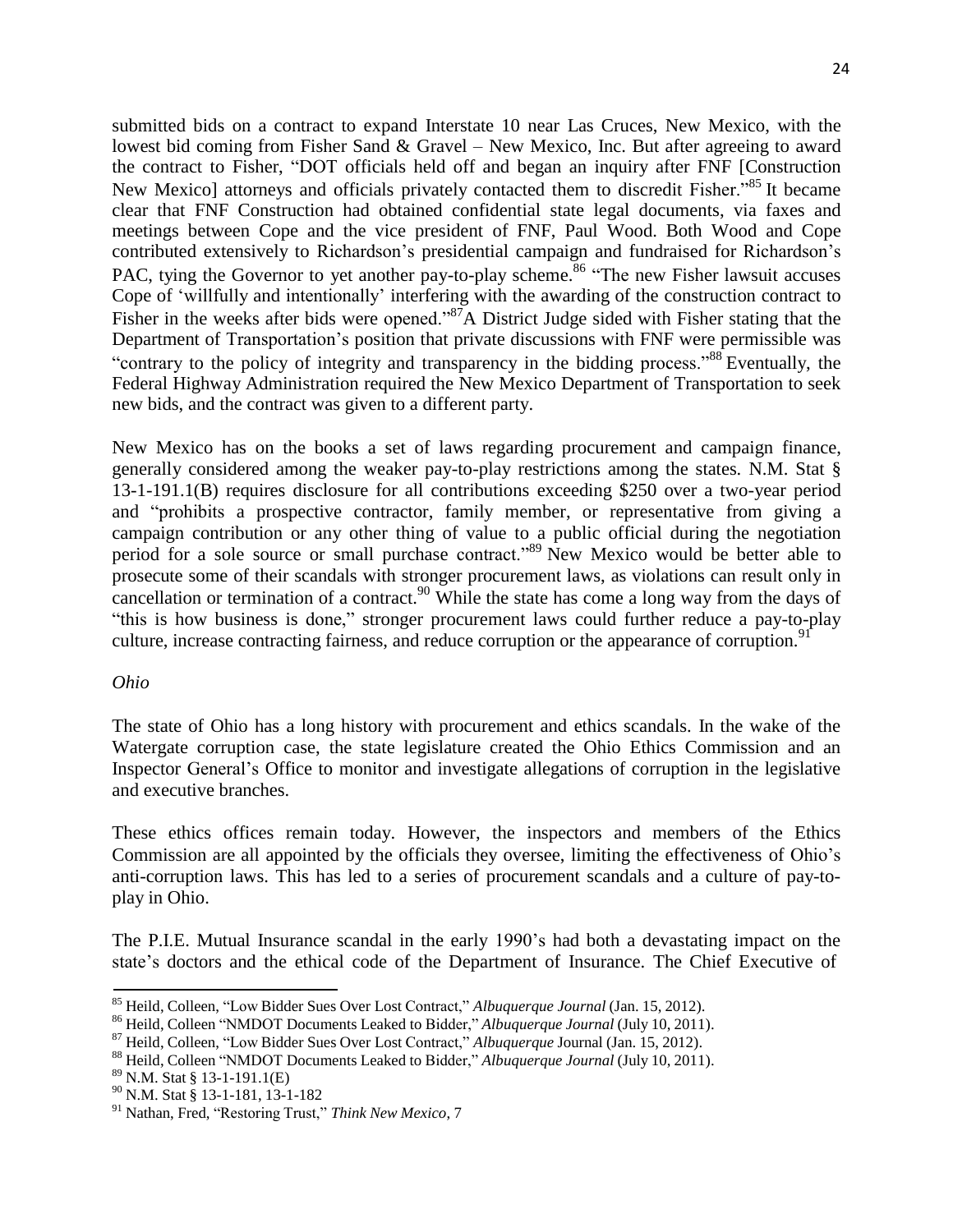P.I.E., which provided insurance for one-third of Ohio's 34,000 licensed physicians, had "failed to notify the Department of Insurance and P.I.E's board in writing that company finances were deteriorating and allegedly altered financial statements to make the insurer appear solvent when it was losing millions."<sup>92</sup> When the Department of Insurance took control of the company, they were forced to liquidate it, as liabilities exceeded assets by \$275 million.

P.I.E's chief executive coordinated the company's fraud through the Deputy Director of the Department of Insurance, David J. Randall. According to news reports, "Randall admitted to vouching for the financial stability of P.I.E. in June 1996, 18 months before the state took it over… Randall also said he accepted air fare, lodging, Cleveland Indians tickets and a golf outing from P.I.E. or its former president, Larry E. Rogers."<sup>93</sup> P.I.E. President Rogers also made \$1.5 million in illegal campaign contributions to top Ohio Republicans, and his company's collapse left many in-state doctors without malpractice insurance.<sup>94</sup>

In 2004, the Ohio Ethics Commission charged Gilbane Building Co. of Rhode Island and the Executive Director of the Ohio School Facilities Commission Randall A. Fischer with state ethics violations in a classic pay-to-play scandal. Fischer had accepted and mere \$1,289 from six companies seeking multimillion-dollar no-bid contracts from the school facilities commission, including \$862 from Thomas Gilbane.<sup>95</sup> Apparently in return, Gilbane's company received \$11 million worth of contracts, all approved by Fischer.<sup>96</sup>

In 2005, pay-to-play reached the top levels of government as Ohio Governor Bob Taft was convicted and fined \$4,000 for accepting gifts over \$75 without disclosing them. These gifts included over \$6,000 worth of golf outings, meals, and tickets to see the Columbus Blue Jackets, including some from Thomas Noe, who invested Bureau of Workers' Compensation (BWC) money in rare coins and was appointed as a regent of Ohio State University.<sup>97</sup>

This was connected to a larger scandal, commonly known as *Coingate*. Beginning in 1996, the BWC invested \$500 million with politically-connected investment firms. More than half of the firms contributed to the Republican party and statewide candidates, including \$61,875 for Governor Taft.<sup>98</sup> In a 2005 *Toledo Blade* article, State Senator Marc Blann said, "It's one thing to have pay-to-play. I think they're at a point that they don't even know it's wrong anymore."<sup>99</sup> Noe and his associates had contributed \$6,780 to GOP candidates before receiving \$50 million to invest from BWC, and in the years after receiving the contract, Noe contributed \$65,250 to statewide candidates. However, Noe's investment in rare coins went afoul and \$13 million was

<sup>92</sup> Sheban, Jeffery, "Rogers Indicted On 3 Charges," *Columbus (OH) Dispatch* (Dec. 8, 1998).

<sup>93</sup> Craig, Jon, "Former State Officials Receives 75 Days in Jail," *Akron Beacon Journal* (Sep. 22, 1998).

<sup>94</sup> Craig, Jon, "Ohio: The Story Behind the Score," *State Integrity Investigation* (2012).

<sup>95</sup> Bathija, Sandhya, "Ex-Schools Agency Director Fined," *Dayton Daily News* (July 10, 2003).

<sup>96</sup> Niquette, Mark "Construction Company Faces Ethics Charge," *Columbus Dispatch* (June 11, 2004).

<sup>97</sup> "Ohio Gov. Charged with Criminal Misdemeanors," *Reuters* (Aug. 17, 2005).

<sup>98</sup> Drew, James and Mike Wilkinson, "Fund Managers Ratcheted Up Political Giving," *Toledo Blade* (April 19, 2005).

<sup>99</sup> Drew, James and Mike Wilkinson, "Fund Managers Ratcheted Up Political Giving," *Toledo Blade* (April 19, 2005).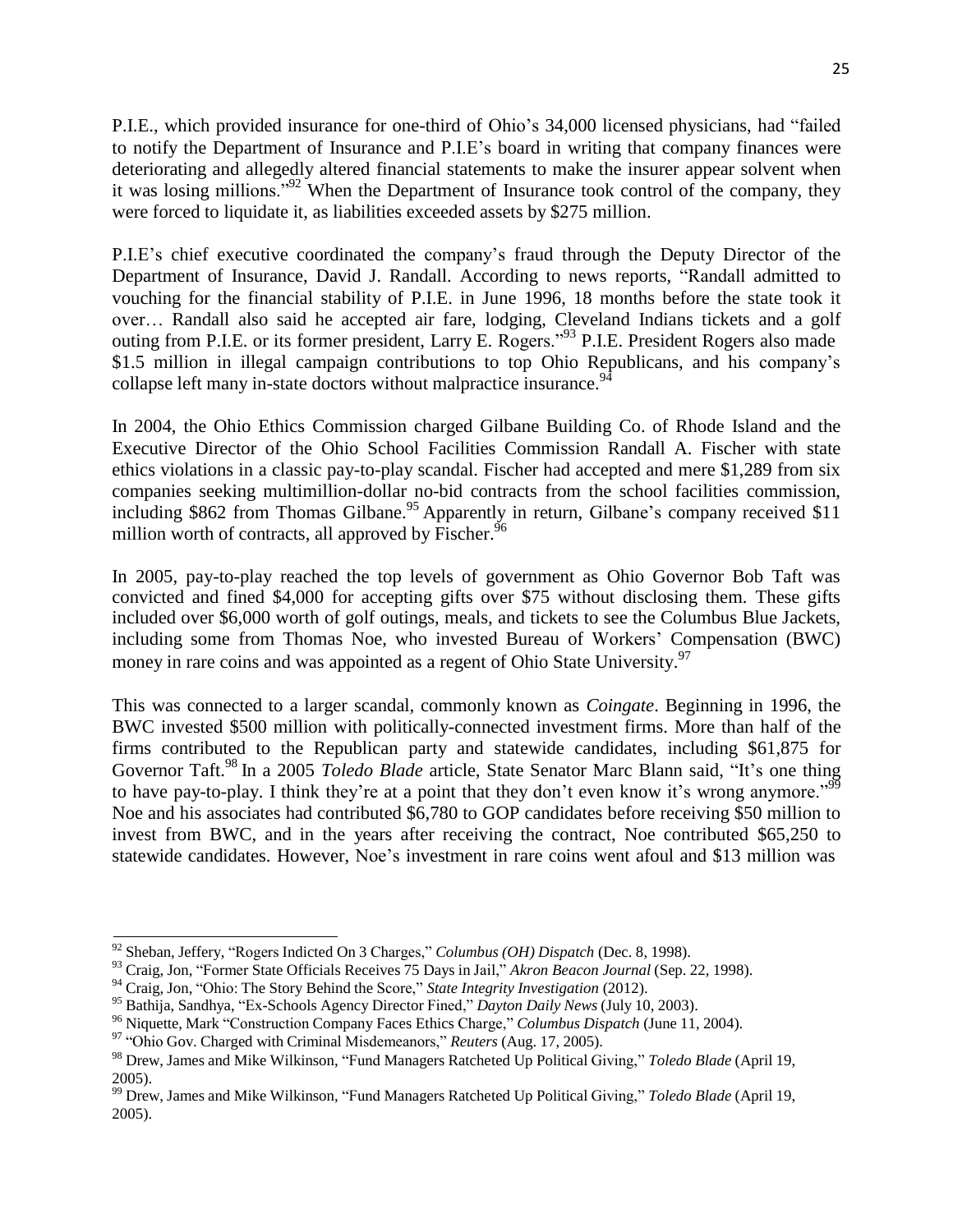reported missing, due in large part to what later become recognized as his Ponzi scheme investment.<sup>100</sup>

As a result of Coingate, Democrats in the Ohio legislature introduced legislation to "knot the loopholes in the 20-year-old law designed to restrict campaign donations from Ohio's contractors."<sup>101</sup> One of the key provisions of the new law was to require special disclosure requirements for government contractors so that the State Ethics Commission could monitor whether contractors were complying with the contributions restrictions. However, the strengthening legislation was overturned by the state's Supreme Court because of a procedural error. "Instead of copying the final engrossed bill, Am.Sub.H.B. No. 694, [the personnel of the House clerk's office] prepared the enrolled version based on Sub. H.B. No. 694 (as opposed to Am.Sub.H.B. No. 694), and added signature pages for the speaker of the House and the president of the Senate, who signed them."<sup>102</sup>Since the State Senate had only passed Am.Sub.H.B. No. 694 but the speaker signed Sub.H.B. No. 694, the law was declared unconstitutional. This error caused the state's law to revert to the 1974 loophole filled legislation.

With the return to the 1974 pay-to-play laws, there continue to be a number of pay-to-play scandals in Ohio politics. In 2009, a school board member in the Parma School District outside of Cleveland resigned after approving \$25 million in contracts to companies that contributed to the board member's political war chest.<sup>103</sup> The board member, J. Kevin Kelley, then testified that he accepted a \$10,000 bribe from State Sen. Tom Patton, who was a consultant for a company that received a \$489,000 contract from the school board.<sup>104</sup> While Patton denied Kelley's claim, the *Cleveland Plain Dealer* reported in March 2012 that the investigation is still ongoing.<sup>105</sup>

In February 2012, a *Dayton Daily News* article exposed another loophole in the Ohio law, and yet another example of pay-to-play politics in Ohio. Ohio Attorney General and former U.S. Senator Mike DeWine had loaned his campaign \$2 million in an attempt to unseat Democrat Richard Cordray in 2010. In the next two years, DeWine raised \$1.47 million to pay off the debt. Specifically, the article found 10 firms that contributed a combined \$194,830 to DeWine's campaign fund. Those firms received \$9.6 million in legal fees for 225 assignments from the Attorney General's office. Flanagan, Hoffman, Lieberman & Swaim contributed \$4,950 to the DeWine campaign, and two of the firm's lawyers, Candi Rambo and Brent Rambo, chipped in an additional \$1,750. The firm performs debt collection and other government contract work for the attorney general's office. <sup>106</sup>

#### *South Carolina*

South Carolina's Ethics and Government Reform Act emerged in 1991—after 17 state lawmakers were caught in an FBI sting—and included extensive procurement laws banning pay-

<sup>100</sup> Drew, James and Steve Eder, "Petro: Noe Stole Millions," *Toledo Blade* (July 22, 2005).

<sup>101</sup> Boak, Joshua, "Dmeocrats Seek to Limit Contractors' Campaign Donations," *Toledo Blade* (Sep. 28, 2005).

<sup>102</sup> *United Auto Workers, Local Chapter 1112 v. Brunner*, 182 Ohio App.3d 1 (Court of Appeals of Ohio, 2009), 332

<sup>103</sup> Wagner, Joseph, "Kelley Quits Parma School Board," *Cleveland Plain Dealer* (March 21, 2009).

<sup>&</sup>lt;sup>104</sup> Rachel Dissell and John Caniglia, "Kelley Says Legislator Paid Bribe; Sen. Patton Denies Testimony About Contract with Parma Schools," *Cleveland Plain Dealer* (Feb. 3, 2012).

<sup>105</sup> Dissell, Rachel, "Will Loose Ends of Investigation Bring Charges?" *Cleveland Plain Dealer* (March 11, 2012).

<sup>106</sup> Bischoff, Laura, "Donations Helping DeWine Pay Down Campaign Loan," *Dayton Daily News* (Feb. 12, 2012).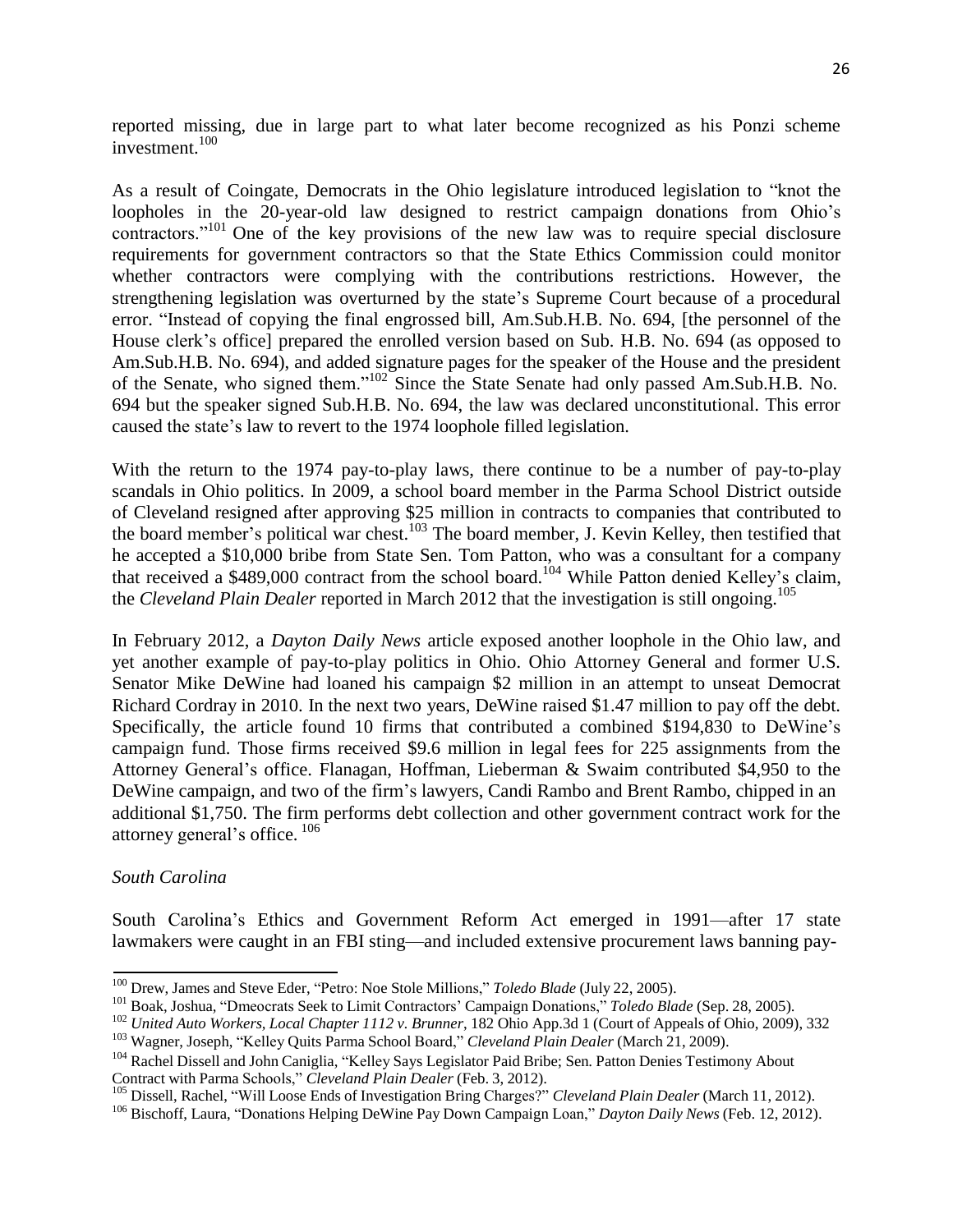to-play practices. While the law, S.C. Code § 8-13-1342 only includes no-bid contracts, it bans those who receive contracts from contributing to public officials, prohibits public officials from soliciting campaign contributions from those with a state contract, and includes severe punishment with possible jail time.<sup>107</sup>

The state's pay-to-play law is not particularly robust in comparison to other states, which may be part of the reason why there have been relatively few pay-to-play enforcement cases.

In 2008, for example, a newly elected Clemson University trustee gave \$5,100 in campaign donations to lawmakers as the South Carolina General Assembly voted him in. John "Nicky" McCarter Jr. won his seat on an 87-73 vote, and while those who received donations said it had no impact on their vote, McCarter donated to nine lawmakers and the Lt. Governor. The checks were all received days after McCarter was approved as a candidate (but before his election) for the trusteeship. Several of the lawmakers tore up their checks, but in the end, six lawmakers who received donations from McCarter voted for him. However, "only donations from judicial and Public Service Commission candidates are restricted...[though] one lawmaker said he would sponsor a bill next year to prevent any candidate running for a seat chosen by the General Assembly from giving campaign contributions."<sup>108</sup>

The Attorney General's Office investigated State Treasurer Curtis Loftis in 2012, as to whether "companies were told they could improve their chances of handling state pension investment work if they paid a friend of Loftis."<sup>109</sup> However, the Attorney General concluded not to prosecute following the investigation.

State Sen. Jake Knotts attributes this low rate of pay-to-play prosecutions to the weak whistleblower law. In an article about South Carolina's whistleblower rules, Knotts said, "There's a lot of these contracts going on that are good ol' boy contracts," adding that those who knew about them would be more apt to blow the whistle if they were protected and got paid for  $it.<sup>110</sup>$ 

### *Vermont*

The intensely local nature of the Vermont legislature has helped facilitate a lack of major political scandals. State legislators are only part-time and are even required to list their home phone number on the legislature's website.<sup>111</sup> In 1997, Vermont approved pay-to-play laws stating that a firm, or a political committee of a firm, could not contribute to a candidate for the office of Treasurer.<sup>112</sup> Michael Chernick from the Vermont State Legislative Counsel's Office said: "Act 64 of the 1997 biennial ... was just a philosophical desire of the state legislature...

 $107$  S.C. Code § 8-13-1342 and § 8-13-1520(B)

<sup>108</sup> O'Connor, John, "Exclusive: Clemson Trustee Gave Thousands Before Election," *Columbia State* (May 30, 2008).

<sup>109</sup> Adcox, Seanna, "SC AG Finds Nothing to Prosecute Against Treasurer," *Associated Press* (April 6, 2012).

<sup>110</sup> Hutchins, Corey, "Senators Push to Protect State Employed Whistleblowers," *Columbia Free Times* (May 10, 2011).

<sup>111</sup> Margolis, Jon, "Vermont: The Story Behind the Score," *State Integrity Investigation* (2011).

<sup>112</sup> 32 Vt. Stat. Ann. § 109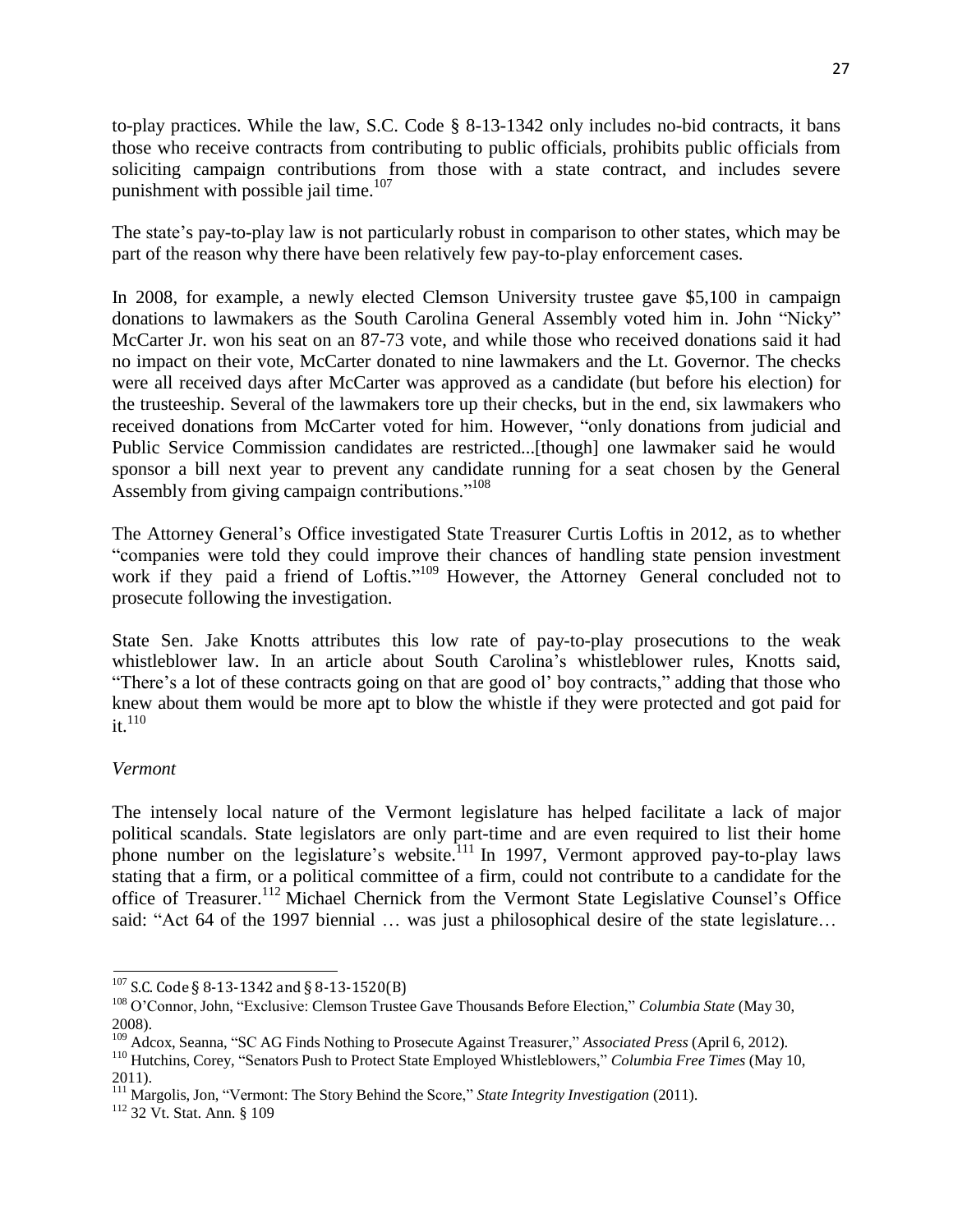seen as preventative but not in response to any scandal whatsoever.<sup>"113</sup> Furthermore, the state government contracting law is supported by an independently run website, Vermont Transparency, which lists every vendor with the state of Vermont. The state gave out a meager \$3 billion in procurements in Fiscal Year  $2011$ <sup>114</sup>

#### *Virginia*

While Virginia adopted a weak set of pay-to-play laws, they are further weakened by the unrestricted campaign contributions allowed in state politics. According to Va. Code Ann. § 2.2- 4376, contributions to the Governor are illegal for any individual or company with a contract valued at over \$5 million. However, this applies only to no-bid contracts.<sup>115</sup> Virginia has few prosecuted pay-to-play cases, and rather, newspapers have simply questioned whether pay-toplay *could* be happening.

The most major pay-to-play case did not involve campaign contributions, but rather bribery of officials known as the "Big Coon Dog" scandal. Contractors gave \$545,000 in cash and gifts including real estate, tickets to sporting events, hunting trips and coon dogs—to 16 public officials allegedly to win \$8 million worth of clean-up and reconstruction contracts after a storm. $116$ 

After a 1997 American Bar Association task force was created to review political contributions by lawyers and law firms, Virginia's pay-to-play laws were more closely scrutinized. One study identified that "seven law firms doing municipal bond work for Virginia or its agencies have contributed more than \$118,000 over the last two years to the campaigns of two candidates for governor."<sup>117</sup> Significantly, many Virginia-based law firms that received contracts with the state contributed to *both* candidates for governor in the 1998 race, including McGuire Woods Battle & Booth. The firm's PAC contributed \$13,500 to Democratic nominee Donald Beyer and \$17,300 to Republican nominee James Gilmore. The firm received \$56.8 million in contracts from 1996- 1997.

More recently, a controversy arose with Gov. Bob McDonnell and K12 Inc., an online school that gained footing in Virginia in 2009. The company had contributed \$57,000 to lawmakers in 2009 and an additional \$40,000 to Gov. McDonnell. The *Roanoke Times* noted: "Coincidentally, lobbyists for K12 represented the only private company invited by the governor's office to workgroup meetings in which lawmakers crafted bills for virtual schools, charter schools, and laboratory schools."<sup>118</sup> By allowing this private company to engage in the negotiations, McDonnell was accused by some to be giving undue influence to the company in the governing process.

<sup>&</sup>lt;sup>113</sup> Phone interview with Michael Chernick, Legislative Counsel, Vermont State Legislative Counsel's Office (June 27, 2012).

<sup>&</sup>lt;sup>114</sup> "Vermont [Transparency](file://pc.local/dfs/Common%20Data/CW/CW-CFR/Campaign%20Finance%20Reform/Pay-to-Play/Pay-to-play%20case%20record/www.vttransparency.org)," Vendor Records. Found at <u>Vermont Transparency</u>

<sup>115</sup> Va. Code Ann. § 2.2-4376.1

<sup>116</sup> Bowman, Rex, "\$1 million in bribery case given back to Buchanan," *Richmond Times-Dispatch* (March 7, 2006).

<sup>117</sup> Resnick, Anne"Virginia Gubernatorial Campaign Offers Forum for pay-to-play Debate," *Virginia Bond Buyer* (Sep. 2, 1997).

<sup>&</sup>lt;sup>118</sup> "EDITORIAL: Money Does Indeed Speak: Students, Don't Forget to Add a Space for Campaign Donors to the How-a-bill-becomes-law Diagram," *The Roanoke Times* (March 14, 2010).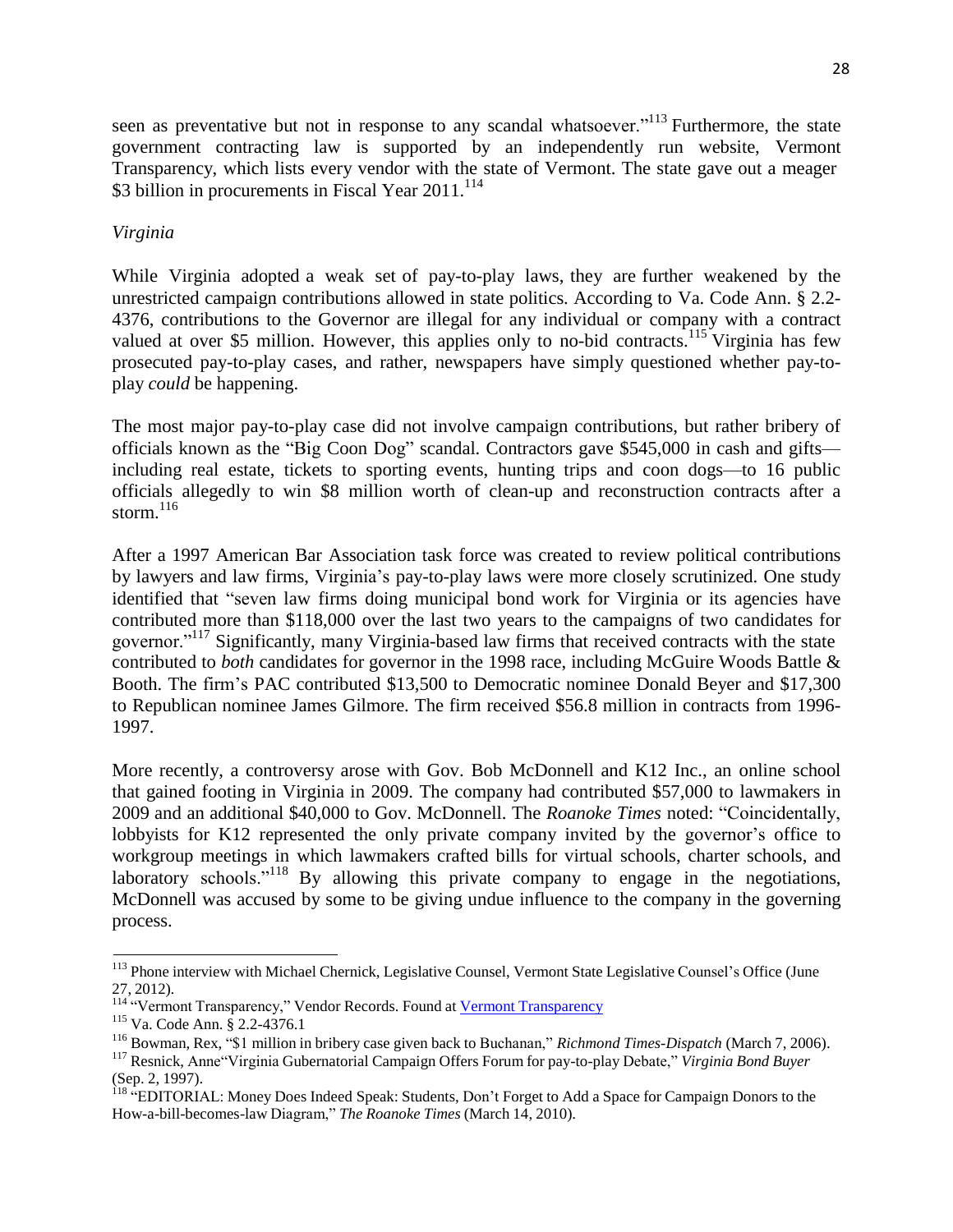These scandals eventually prompted the legislature to adopt its pay-to-play law in 2010. While Virginia does indeed have a pay-to-play law on the books, the state's generally unregulated campaign finance environment has made it difficult to monitor and prosecute violations.

### *West Virginia*

West Virginia has one of the oldest pay-to-play laws on the books, the result of a major procurement scandal that occurred in the 1960's. In 1967, the *Charleston Gazette* ran an investigative series about Gov. Wally Barron, charging that he had set up dummy corporations in Ohio and Florida. In order to receive a state contract, charged the investigative report, prospective vendors needed to pay those corporations for "help" in securing the contracts, rigging the process to reward those who paid to play.

In response to this incident, the state legislature created the Purchasing Practices and Procedures Commission, which brought 107 indictments against 32 individuals and 11 corporations on charges of bribery and conspiracy involving state purchasing practices in 1970. At first, Gov. Barron was not charged, but it was soon revealed that he had bribed a grand juror with a \$25,000 check and was appropriately incarcerated.<sup>119</sup>

Today, that special legislative committee is known as the Commission on Special Investigations and has a branch that specifically targets and "ferrets out" pay-to-play schemes, keeping a unique level of focus on public procurement.

West Virginia has not been scandal free since 1970, but the cases that have arisen appear to be prosecuted effectively. In 1990, a second Governor was indicted for extortion. Gov. Arch A. Moore—who had previously been acquitted from the charge that he extorted \$25,000 from the president of a holding company seeking a state charter for a new bank—pleaded guilty on a number of charges. This included his extortion of H. Paul Kitzer and Mabon Energy Corp. Moore assisted Kizer with receiving a refund of \$2 million from the state's black lung fund, and then received 25 percent of that refund, amounting to \$573,000.<sup>120</sup> (Moore also infamously "test drove" a car from a Charleston car dealership, returning the auto after his term ended. That dealership received a \$2.9 million contract to sell cars to the state.)<sup>121</sup>

Another major case that the Commission on Special Investigations worked on was the 2009 Workforce West Virginia scandal in their grant-approval division. Mary Jane Bowling, a Workforce West Virginia manager, distributed a \$100,000 grant to a company, Comar, which employed her son as the Chief Technical Officer. Bowling insisted that Comar receive the federal grant money, despite her conflict of interest.<sup>122</sup>

<sup>119</sup> Newhouse, Eric, "West Virginia: The Story Behind the Score," *State Integrity Investigation* (2012).

<sup>120</sup> Wilson, Jill, "W.Va's Ex-Governor to Plead Guilty to Five Charges," *Associated Press* (April 13, 1990).

<sup>121</sup> Newhouse, Eric, "West Virginia: The Story Behind the Score," *State Integrity Investigation* (2012).

<sup>122</sup> Eyre, Eric, "Shakeup at Workforce: Resignations, Reassignments Part of Huge Overhaul," *Charleston Gazette* (Aug. 8, 2009).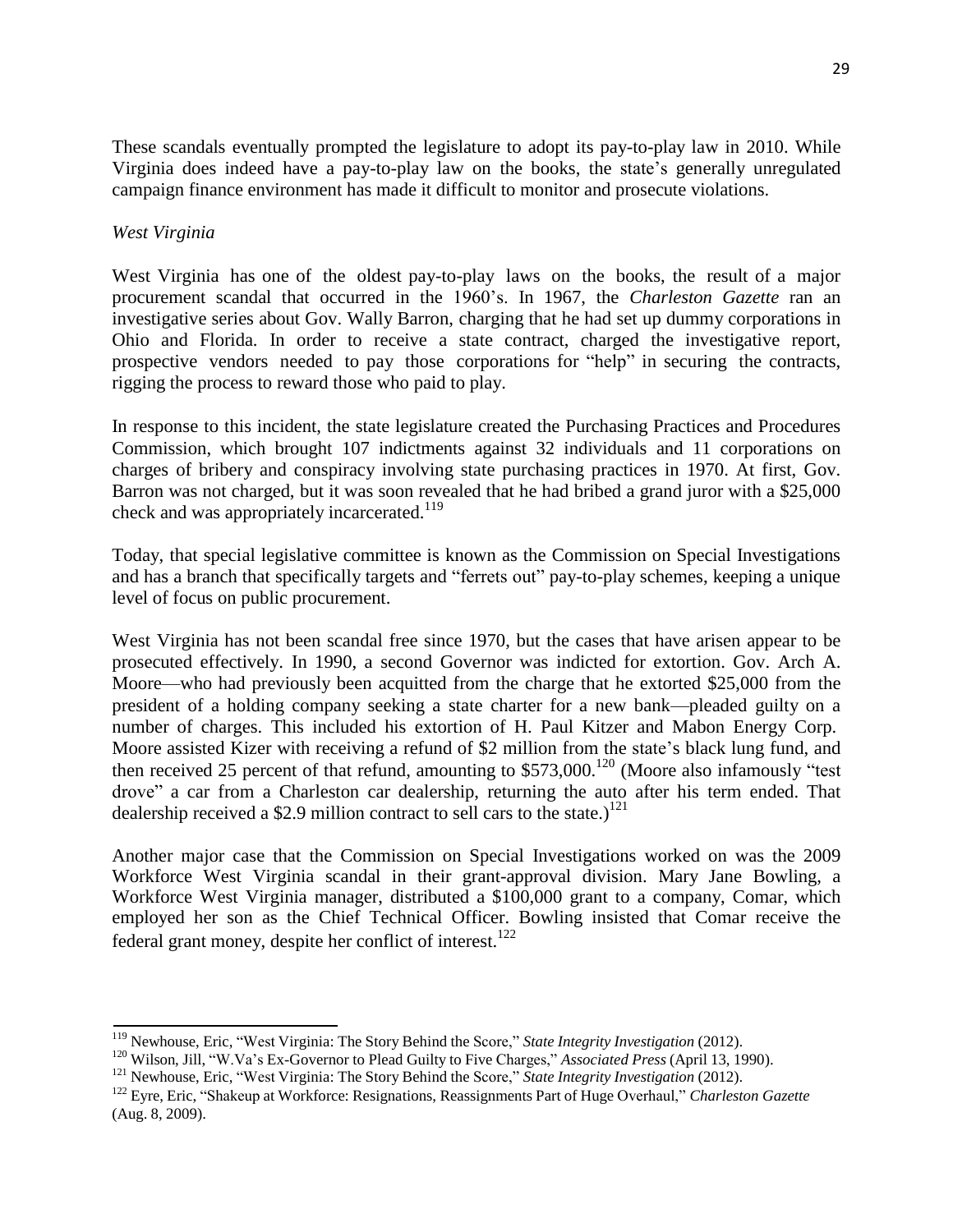West Virginia's pay-to-play law is fairly strict in that it works for both competitive and no-bid contracts, and individuals breaking the law are liable to prison time and large fines.<sup>123</sup>

#### *Colorado's Proposition 54*

The State of Colorado boasts of upholding a tradition of transparency and accountability in government. Despite the fact that "there have been no serious accusations of pay-to-play at the state level in recent years" and "even violations of the spirit of the rules are rare," $124$  voters passed Amendment 54 in 2008. The election was close, with 51 percent of voters supporting the Proposition.<sup>125</sup> Opponents of the ballot measure, including Denver Mayor (now Governor) John Hickenlooper, a prominent Democrat and reformer, opposed the measure for constraining labor unions. $126$ 

Proponents of the measure had sponsored it in response to accusations that Abel Tapia, the President Pro Tem of the Colorado State Senate, had been involved in a procurement scandal. Tapia, who also chaired the Appropriations Committee, had voted on an appropriations bill that erased the debt of the Colorado State Fair. Simultaneously, his engineering firm, Abel Engineering Professional, Inc., received \$481,000 in contracts from the state fair.<sup>127</sup> The State Ethics Commission eventually cleared Tapia, on the grounds that Tapia himself was not involved in the contract negotiations and his firm had gone through a competitive bidding process.<sup>128</sup>

Amendment 54 made several changes to the state procurement process. First, it created a "complete prohibition of all contributions by contract holders and contributions made on behalf of contract holders and their immediate family, during the contract and for two years hereafter."<sup>129</sup>It then increased the penalty for breaching the law, by requiring any group to pay full restitution to the general treasury and cover costs for securing a new contract. Furthermore, any contract holder intentionally violating the law would be banned from seeking a new state contract for at least three years, and any officeholder intentionally violating the law would be removed from office and disqualified from seeking office in the future. Lastly, it redefined contractor and family by extending family to "aunt, niece, or nephew," as well as immediate family members.

In *Dallman v. Ritter*, the court imposed an injunction on the state constitutional amendment that was approved by voters using two major arguments. First, the court felt the amendment was overbroad and vague. The proposition "covered contracts that are not susceptible to competitive bidding,"<sup>130</sup> with its prohibition of campaign contributions for any contract not soliciting at least three bids. It "required us to assume, for instance, that a small contribution to a candidate for the general assembly automatically leads to a public perception that the donor will receive some quid

<sup>123</sup> W. Va. Code § 3-8-12(d)

<sup>124</sup> Hamashige, Hope, "Colorado: The Story Behind the Score," *State Integrity Investigation* (2012).

<sup>125</sup> *Dallman v. Ritter*, 225 P. 3d 617-9

 $126$  [Video:](http://www.youtube.com/watch?v=5SQ3c2Az_YA) Hickenlooper. No on 47, 49, 54

<sup>127</sup> Gathright, Alan, "Senator Defends Contracts to his Firm," *Denver Rocky Mountain News* (April 12, 2008).

<sup>128</sup>Paulson, Steven, "Lawyers Say Colorado Lawmaker Apparently Followed Law," *Associated Press* (April 16,

<sup>2008).</sup>

<sup>129</sup> *Dallman v. Ritter*, 626  $130$  Id., at 626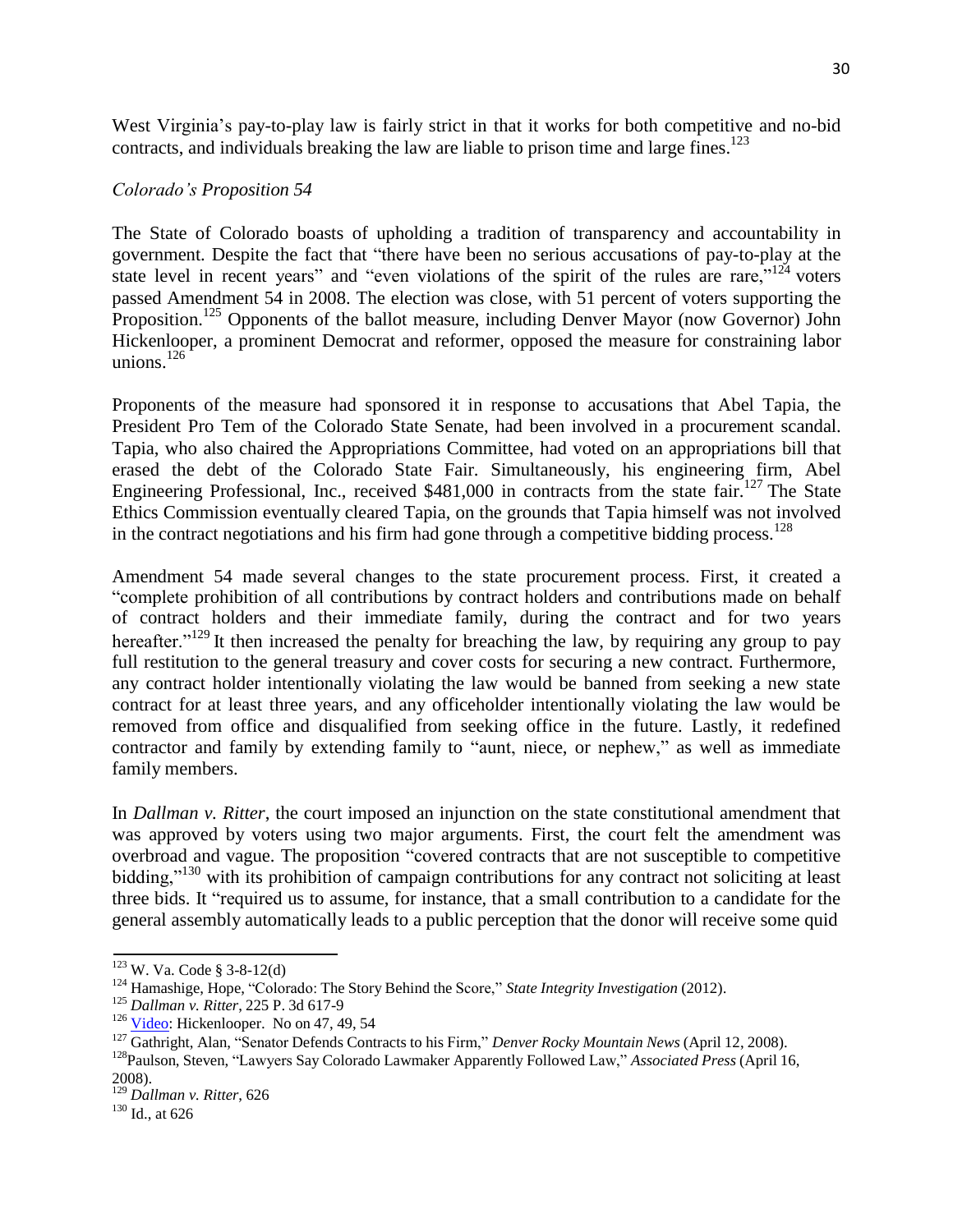pro quo benefit from a city or special district with which the donor holds the sole source contract," challenging the application of the ban to any candidate for any elected office.<sup>131</sup> The court cited the harshness of the penalty, saying "a one-size-fits-all penalty may be appropriate when the sanction is a monetary fine, but here the severity of the penalty is disproportionate to Amendment 54's purpose."<sup>132</sup> And, the proposition's definition of immediate family members was so broad that "immediate family members are likely to refrain from contributing altogether, especially in light of the severe sanctions that the amendment provides."<sup>133</sup> Lastly, by using the phrase "on behalf of" to describe contributions from immediate family members, the court found the amendment unconstitutionally vague.<sup>134</sup>

The court also concluded that the amendment's inclusion of "collective bargaining agreements as a type of regulated sole source government contract" violated the First and Fourteenth U.S. Constitutional Amendments.<sup>135</sup> While the objective of Amendment 54 was to prevent the appearance of impropriety, the limit on the first amendment rights of unions "silence[s] the political voice that the *Buckley* Court took pains to protect, it diminishes the voice of members of labor unions, and governments cannot elect the union in which it contracts.<sup>136</sup> The court also found that the specific treatment of labor unions produced "dissimilar treatment of similarly situated individuals," and was therefore unconstitutional in regards to the  $14<sup>th</sup>$  Amendment.<sup>137</sup> "Unions present little threat of pay-to-play corruption because employees volitionally elect to be (or not to be) represented by a specific union prior to negotiating a new collective bargaining agreement, and in turn, the state must negotiate with that union regardless of its preferences."<sup>138</sup> Overall, Amendment 54's over-broadness and limits on unions went too far—even for some of the strongest supporters of pay-to-play laws—and was overturned by the court for just that reason.

#### *Conclusion*

"You wonder what in the heck would happen if I didn't give," said one government contractor for Wayne County, Michigan. Another local contractor said, "I'd rather contribute than not… [there's] a feeling of better safe than sorry [among contractors]."<sup>139</sup>

It has been widely acknowledged that pay-to-play practices undermine fair competition while increasing taxpayer costs. To help end this practice, several federal, state and local governments have enacted various types of pay-to-play laws and regulations designed to prevent and deter corruption in the government contracting process. These laws and regulations generally seek to "prohibit or restrict the amount of contributions which a potential or current contractor, certain

- $132$  Id., at 629
- <sup>133</sup> Id., at 630
- <sup>134</sup> Id., at 631
- <sup>135</sup> Id., at 631
- <sup>136</sup> Id., at 633
- <sup>137</sup> Id., at 634
- <sup>138</sup> Id., at 635
- $139$  Id.

 $\overline{131}$  Id., at 627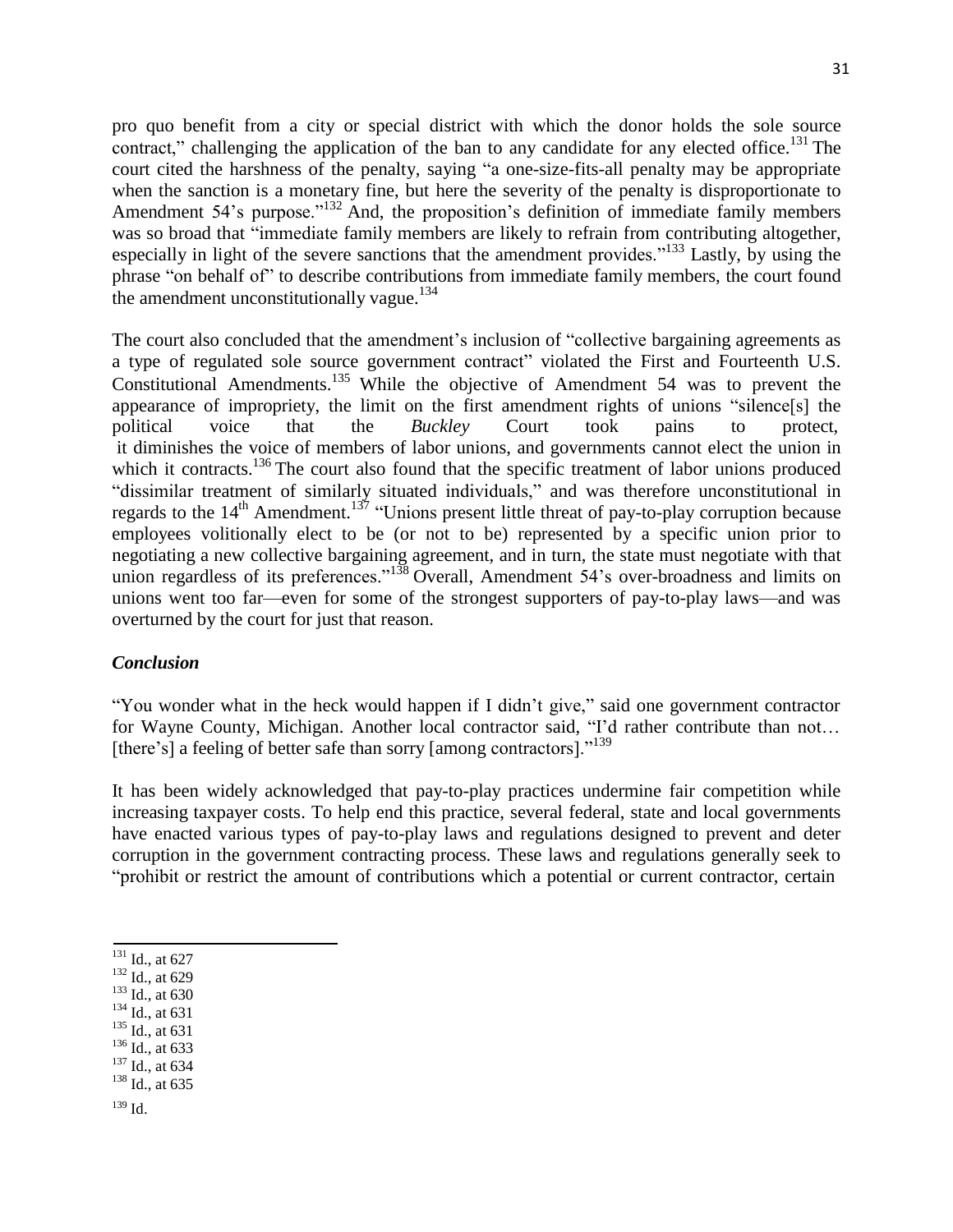employees, and affiliated Political Action Committees ("PACs") can make to a candidate running for public office." $140$ 

Allowing government contractors to donate money to those who have the authority to influence the awarding of government contracts raises "serious corruption and bias concerns."<sup>141</sup> With very few exceptions, the courts have found that pay-to-play laws and policies prohibiting government contractors from making political contributions are "designed to combat both actual corruption and the appearance of corruption caused by contractor contributions."<sup>142</sup> As such, pay-to-play law are specifically designed to improve the government contracting process, not to reform the campaign finance system generally.

The case record demonstrates the dire need for pay-to-play restrictions over the government contracting process at the federal, state and local levels. There is a long history of potential contractors making extensive use of campaign contributions to gain access and curry favor with those officials who can influence the awarding of contracts, and this history of scandal and corruption is found in all types of jurisdictions. Wherever lucrative government contracts can be won, the situation for winning though campaign contributions presents itself.

Contractors who abuse pay-to-play practices are of all types – individuals and business – plying for government contracts in all kinds of businesses – municipal bond business to highway construction contracts – and seeking to win those government contracts through campaign contributions of widely varying amounts – small and large. The original federal pay-to-play restriction resulted from a series of scandals in which federal contractors were often treated as federal employees, expected to pay political tribute for the privilege of receiving a government contract. Rule G-37 emerged as both business entities and individual municipal finance professionals doled out campaign contributions to be considered for underwriting municipal securities contracts. Once the MSRB and SEC restricted pay-to-play practices for these dealers, the agencies once again had to expand the restriction to cover a new wave of individuals in the securities contracting business exploiting pay-to-play practices as "financial advisors."

The experience in the states also shows pay-to-play practices being abused by both individuals and firms seeking government contracts. Large contributions from wealthy individuals in Connecticut and New Mexico are widely attributed with buying contracts, while modest contributions from individuals such as municipal finance professionals and financial advisors in the securities business and Tom Noe in Ohio produced the same result. Sometimes, as in Kentucky, campaign contributions as little as \$100 could influence the awarding of government contracts. Other times, individuals of a firm would bundle their campaign contributions, or the business entity itself would make direct contributions, in order to pay-to-play.

In all these cases, the method and objective are the same: gaining the upper hand in consideration for government contracts by making campaign contributions to those responsible for awarding

<sup>&</sup>lt;sup>140</sup> STATE AND LOCAL PAY-TO-PLAY LAWS: LEGISLATION AND COMPLIANCE, 1760 PLI/Corp 529, 533

<sup>&</sup>lt;sup>141</sup> Boardman, Michael, "Constitutional Conditions: Regulating Independent Political Expenditures by Government Contractors After Citizens United," *Florida State University Business Review* (2011), 33.

<sup>142</sup> *Green Party,* 616 F.3d at 189.